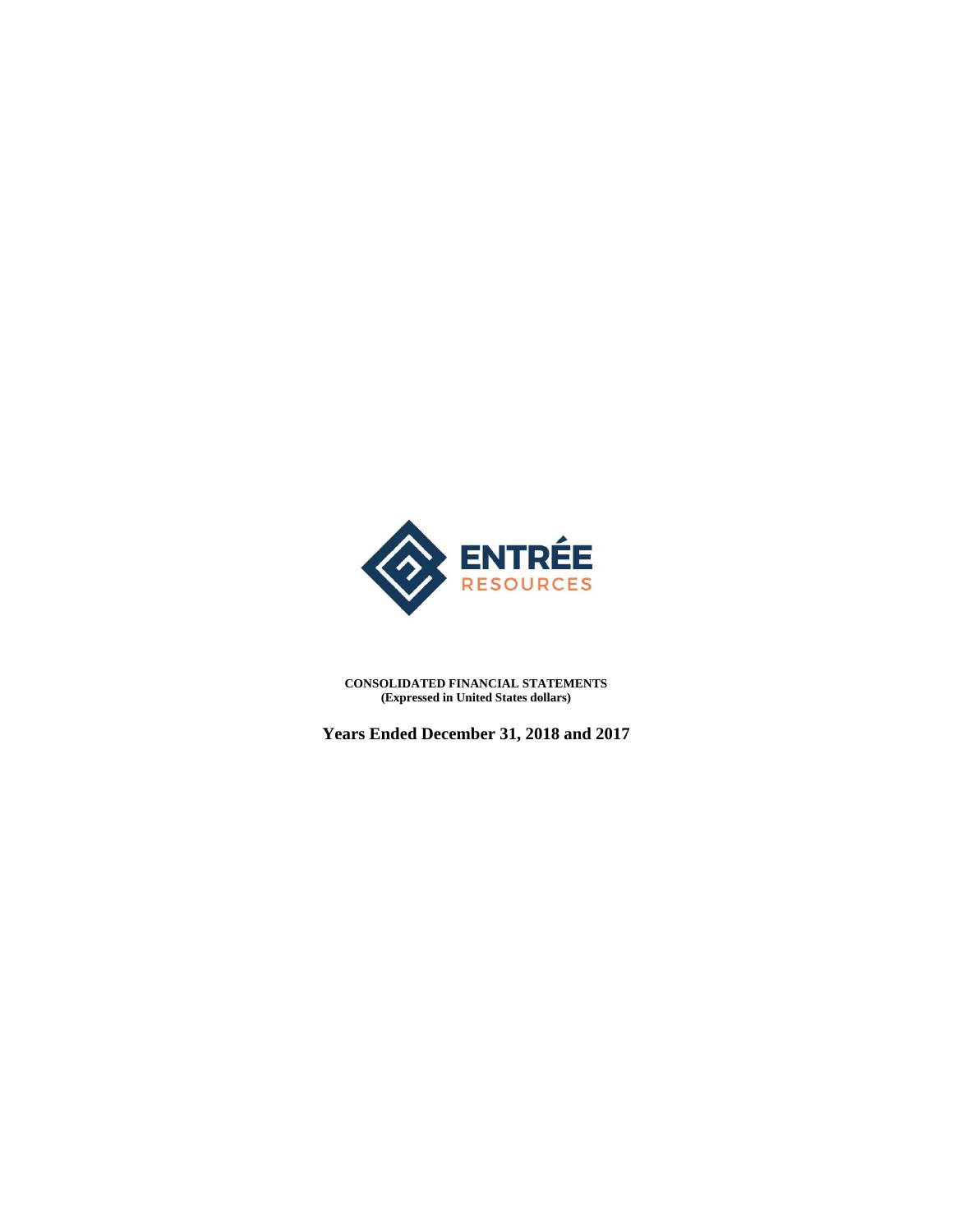# $\sum$ AVIDSON  $\&$  COMPANY LLP  $\_\_\_\_\$ Chartered Professional Accountants  $\_\_\$

### **REPORT OF INDEPENDENT REGISTERED PUBLIC ACCOUNTING FIRM**

To the Shareholders and Directors of Entrée Resources Ltd.

#### *Opinion on the Consolidated Financial Statements*

We have audited the accompanying consolidated statements of financial position of Entrée Resources Ltd. (the "Company"), as of December 31, 2018, 2017 and January 1, 2017, and the related consolidated statements of comprehensive loss, changes in shareholders' equity (deficiency), and cash flows for the years ended December 31, 2018 and 2017, and the related notes (collectively referred to as the "financial statements"). In our opinion, the consolidated financial statements present fairly, in all material respects, the financial position of Entrée Resources Ltd. as of December 31, 2018, 2017 and January 1, 2017, and the results of its operations and its cash flows for the years ended December 31, 2018 and 2017, in conformity with International Financial Reporting Standards as issued by the International Accounting Standards Board.

#### *Change in Accounting Principle*

Without qualifying our opinion on the consolidated financial statements, we draw attention to Note 4 to the financial statements, which indicates that the Company has changed its method of accounting for its deferred revenue in 2018 due to adoption of IFRS 15 – Revenue from Contracts with Customers.

#### *Basis for Opinion*

These consolidated financial statements are the responsibility of the Company's management. Our responsibility is to express an opinion on the Company's consolidated financial statements based on our audits. We are a public accounting firm registered with the Public Company Accounting Oversight Board (United States) ("PCAOB") and are required to be independent with respect to the Company in accordance with the U.S. federal securities laws and the applicable rules and regulations of the Securities and Exchange Commission and the PCAOB.

We conducted our audits in accordance with the standards of the PCAOB. Those standards require that we plan and perform the audit to obtain reasonable assurance about whether the consolidated financial statements are free of material misstatement, whether due to error or fraud. The Company is not required to have, nor were we engaged to perform, an audit of its internal control over financial reporting. As part of our audits we are required to obtain an understanding of internal control over financial reporting but not for the purpose of expressing an opinion on the effectiveness of the Company's internal control over financial reporting. Accordingly, we express no such opinion.

Our audits included performing procedures to assess the risks of material misstatements of the financial statements, whether due to error or fraud, and performing procedures that respond to those risks. Such procedures included examining, on a test basis, evidence regarding the amounts and disclosures in the consolidated financial statements. Our audits also included evaluating the accounting principles used and significant estimates made by management, as well as evaluating the overall presentation of the consolidated financial statements. We believe that our audits provide a reasonable basis for our opinion.

We have served as the Company's auditor since 1997.

### **"DAVIDSON & COMPANY LLP"**

March 29, 2019



1200 - 609 Granville Street, P.O. Box 10372, Pacific Centre, Vancouver, B.C., Canada V7Y 1G6 Telephone (604) 687-0947 Davidson-co.com

Vancouver, Canada Chartered Professional Accountants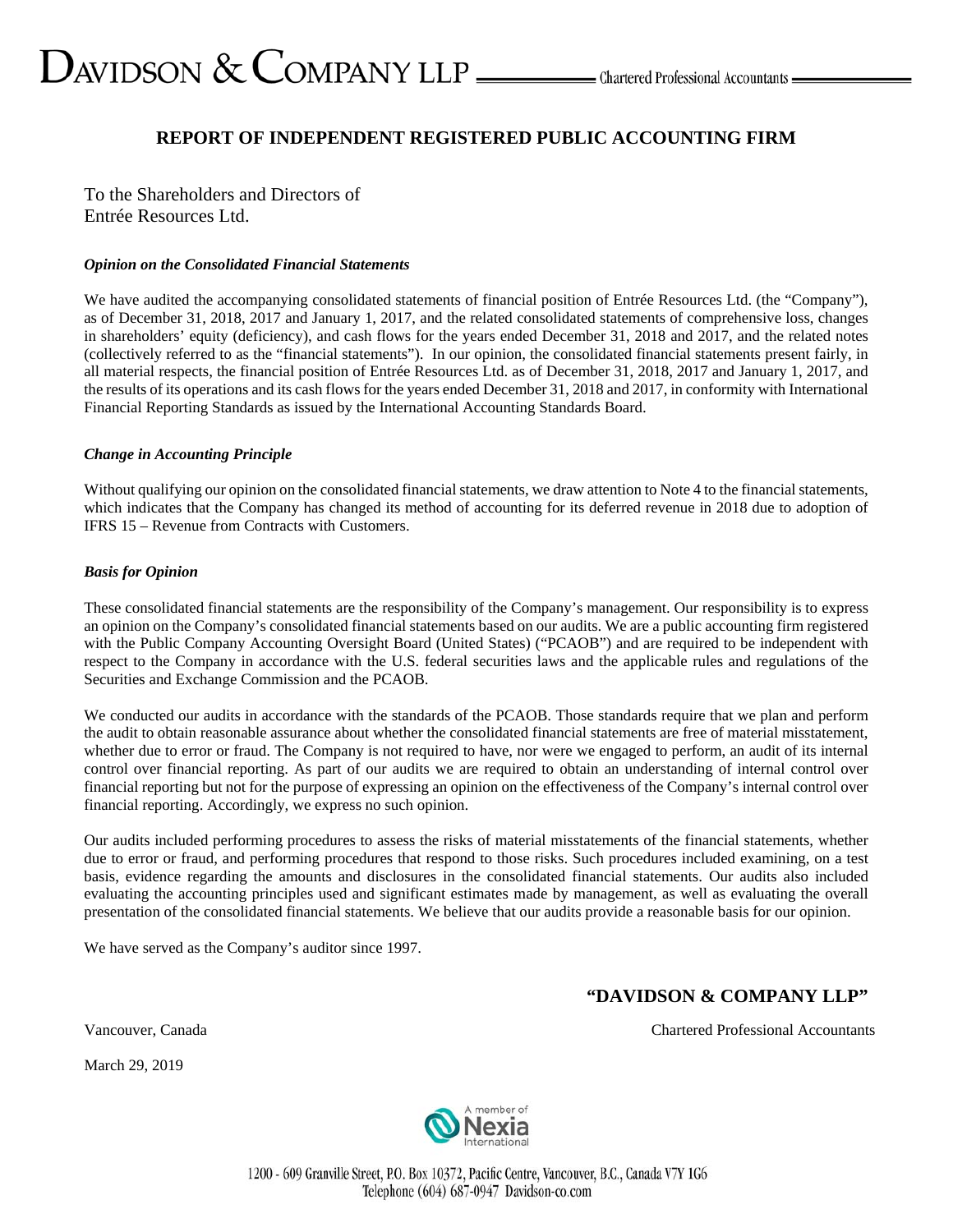### Consolidated Statements of Financial Position

As at December 31, 2018, 2017 and January 1, 2017

(expressed in thousands of U.S. dollars, except where indicated)

|                                                         | <b>Note</b> | December 31,<br>2018 |            | December 31,<br>2017 |              |
|---------------------------------------------------------|-------------|----------------------|------------|----------------------|--------------|
| <b>Assets</b>                                           |             |                      |            |                      |              |
| <b>Current assets</b>                                   |             |                      |            |                      |              |
| Cash and cash equivalents                               |             | \$                   | 6,154      | \$<br>7,068          | \$<br>13,391 |
| <b>Investments</b>                                      | 6           |                      | 912        |                      |              |
| Receivables and prepaid expenses                        |             |                      | 68         | 382                  | 310          |
|                                                         |             |                      | 7,134      | 7,450                | 13,701       |
| <b>Non-current assets</b>                               |             |                      |            |                      |              |
| Property and equipment                                  | 7           |                      | 87         | 112                  | 68           |
| Mineral property interests                              | 9           |                      |            | 532                  | 38,875       |
| Long-term investments                                   | 8           |                      | 199        | 151                  | 146          |
| Reclamation deposits and other                          |             |                      | 12         | 12                   | 490          |
|                                                         |             |                      | 298        | 807                  | 39,579       |
| <b>Total assets</b>                                     |             | \$                   | 7,432      | \$<br>8,257          | \$<br>53,280 |
| <b>Liabilities</b>                                      |             |                      |            |                      |              |
| <b>Current liabilities</b>                              |             |                      |            |                      |              |
| Accounts payable and accrued liabilities                | 20          | \$                   | 346        | \$<br>247            | \$<br>455    |
|                                                         |             |                      | 346        | 247                  | 455          |
| <b>Non-current liabilities</b>                          |             |                      |            |                      |              |
| Other deferred liabilities                              |             |                      | 44         |                      |              |
| Loan payable to Oyu Tolgoi LLC                          | 10          |                      | 8,380      | 7,841                | 7,334        |
| Deferred revenue                                        | 11          |                      | 38,411     | 24,658               | 22,987       |
| Deferred income tax                                     | 15          |                      |            |                      | 3,015        |
|                                                         |             |                      | 46,835     | 32,499               | 33,336       |
| <b>Total liabilities</b>                                |             |                      | 47,181     | 32,746               | 33,791       |
| Shareholders' equity (deficiency)                       |             |                      |            |                      |              |
| Share capital                                           | 12          |                      | 172,955    | 172,308              | 178,740      |
| Share subscriptions received in advance                 |             |                      |            |                      | 559          |
| Reserves                                                |             |                      | 22,199     | 22,175               | 20,863       |
| Accumulated other comprehensive income (loss)           |             |                      | 1,688      | (1,684)              |              |
| Deficit                                                 |             |                      | (236, 591) | (217, 288)           | (180, 673)   |
| Total shareholders' equity (deficiency)                 |             |                      | (39,749)   | (24, 489)            | 19,489       |
| Total liabilities and shareholders' equity (deficiency) |             | \$                   | 7,432      | \$<br>8,257          | \$ 53,280    |

**Nature of operations** (Note 1)

**Plan of arrangement and discontinued operations** (Note 5)

**Commitments and contingencies** (Note 19)

**Subsequent events** (Note 22)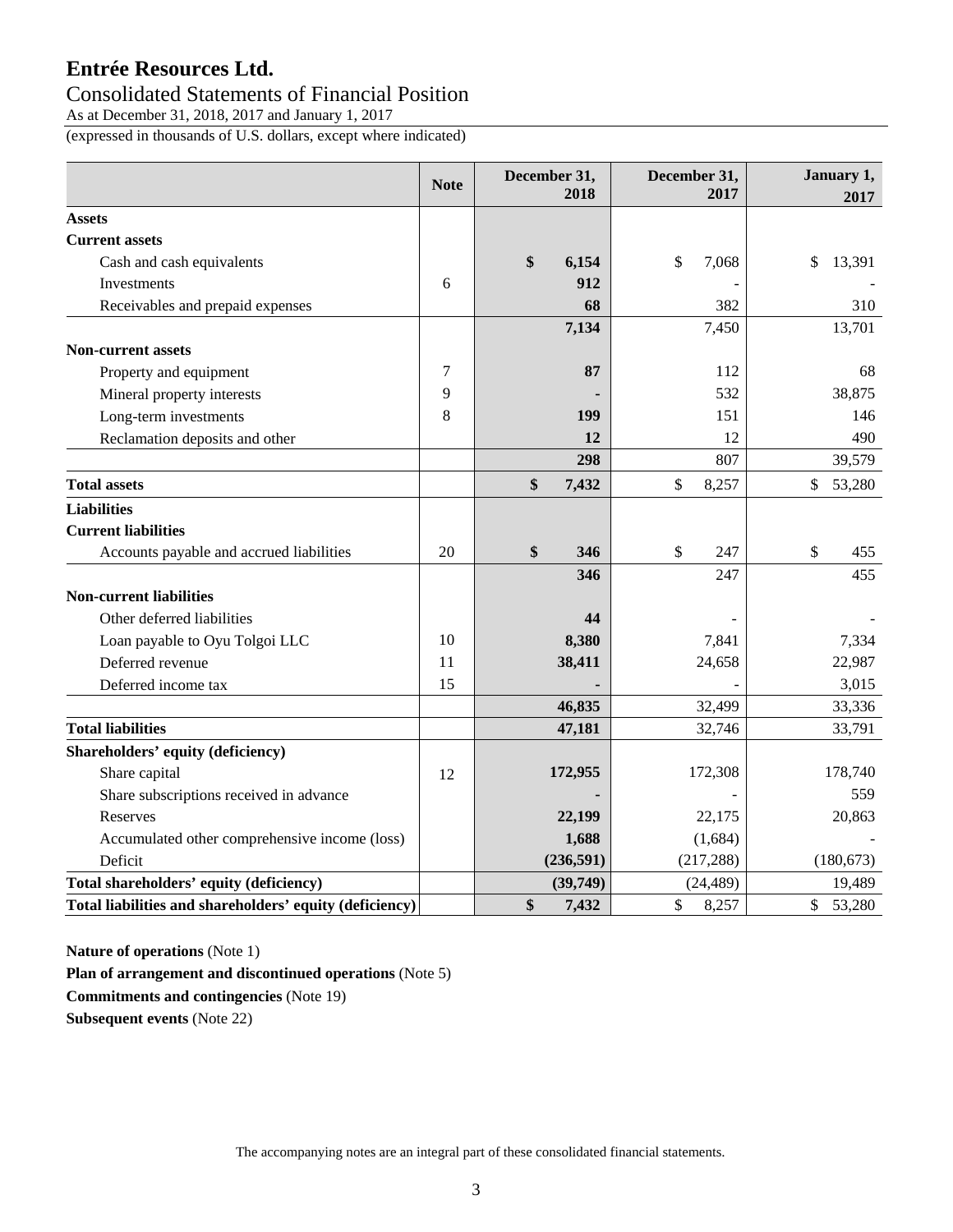### Consolidated Statements of Comprehensive Loss

For the years ended December 31, 2018 and 2017

(expressed in thousands of U.S. dollars, except where indicated)

|                                                      | <b>Note</b> | 2018         | 2017         |
|------------------------------------------------------|-------------|--------------|--------------|
| <b>Expenses</b>                                      |             |              |              |
| Exploration                                          | 14          | \$<br>175    | \$<br>332    |
| General and administrative                           |             | 1,145        | 1,656        |
| Share-based compensation                             | 12          | 506          | 678          |
| Depreciation                                         | 7           | 22           | 20           |
| Other                                                |             | (13)         | 192          |
| <b>Operating loss</b>                                |             | 1,835        | 2,878        |
| Unrealized loss on investments                       | 6           | 73           |              |
| Foreign exchange loss (gain)                         |             | 287          | (380)        |
| Interest income                                      |             | (111)        | (116)        |
| Interest expense                                     | 10          | 307          | 287          |
| Loss from equity investee                            | 8           | 175          | 215          |
| Deferred revenue finance costs                       | 11          | 2,985        |              |
| Gain on sale of mining property interest             | 9           | (353)        |              |
| Loss on the Arrangement                              | 5           |              | 33,627       |
| Loss before income taxes                             |             | 5,198        | 36,511       |
| Income tax recovery                                  | 15          |              | (72)         |
| Net loss from continuing operations                  |             | 5,198        | 36,439       |
| <b>Discontinued operations</b>                       |             |              |              |
| Net loss from discontinued operations                | 5           |              | 176          |
| Net loss for the year                                |             | 5,198        | 36,615       |
| Other comprehensive (income) loss                    |             |              |              |
| Foreign currency translation                         |             | (3,372)      | 1,684        |
| Total net loss and comprehensive loss                |             | \$<br>1,826  | \$<br>38,299 |
| Net loss per common share                            |             |              |              |
| Basic and fully diluted – continuing operations      |             | \$<br>(0.03) | \$<br>(0.21) |
| Basic and fully diluted - discontinued operations    |             | \$<br>(0.00) | \$<br>(0.00) |
| Weighted average number of common shares outstanding |             |              |              |
| Basic and fully diluted (000's)                      |             | 174,344      | 172,259      |
| Total common shares issued and outstanding (000's)   | 12          | 174,807      | 173,573      |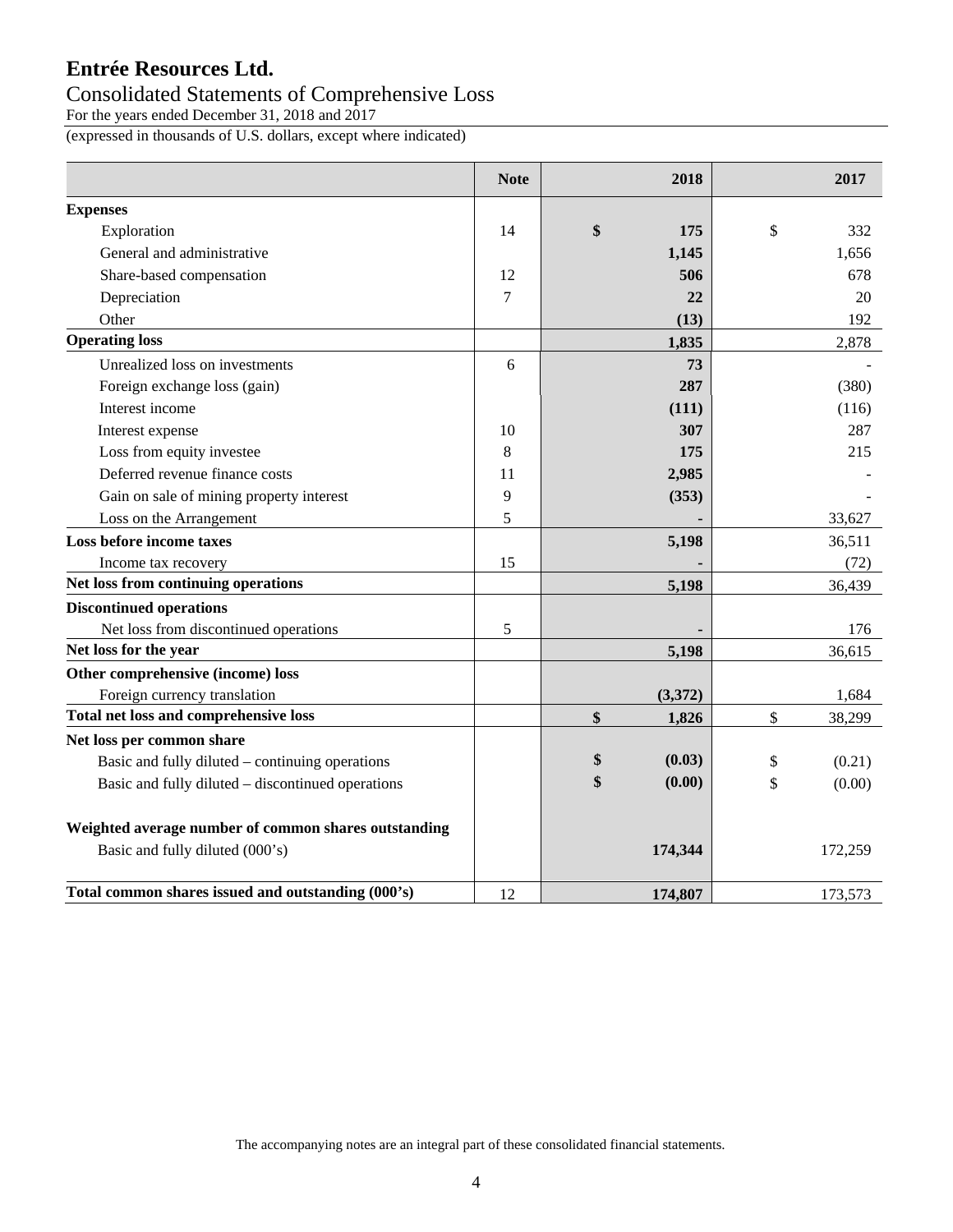### Consolidated Statements of Changes in Shareholders' Equity (Deficiency)

For the years ended December 31, 2018 and 2017

(expressed in thousands of U.S. dollars, except where indicated)

|                                                        | <b>Note</b> | <b>Number</b><br>of Shares<br>(000's) | <b>Share</b><br>capital | <b>Reserves</b> | <b>Accumulated</b><br>other<br>comprehensive<br>income (loss) | <b>Subscriptions</b><br>received in<br>advance | <b>Deficit</b> | <b>Total</b>    |
|--------------------------------------------------------|-------------|---------------------------------------|-------------------------|-----------------|---------------------------------------------------------------|------------------------------------------------|----------------|-----------------|
| <b>Balance at January 1, 2017</b>                      |             | 153,045                               | \$178,740               | \$<br>20,863    | \$                                                            | \$<br>559                                      | \$(180,673)    | 19,489<br>\$    |
| Net loss and comprehensive loss                        |             |                                       |                         | ۰               | (2,481)                                                       | ۰                                              | (36,615)       | (39,096)        |
| Share-based compensation                               | 12          |                                       |                         | 632             | $\overline{\phantom{m}}$                                      | ۰                                              |                | 632             |
| Transfer of net assets to Mason Resources              | 5           |                                       | (11,595)                |                 | 797                                                           |                                                |                | (10,798)        |
| Issuance of share capital – inducement<br>bonus shares | 12          | 100                                   | 37                      | ۰               | $\overline{\phantom{a}}$                                      |                                                |                | 37              |
| Issuance of share capital – private<br>placement       | 12          | 18,529                                | 4,478                   | 1,129           | ٠                                                             | (559)                                          |                | 5,048           |
| Issuance of share capital – share options              | 12          | 1,899                                 | 648                     | (449)           | $\overline{\phantom{a}}$                                      |                                                |                | 199             |
| <b>Balance at December 31, 2017</b>                    |             | 173,573                               | 172,308<br>\$           | \$<br>22,175    | \$<br>(1,684)                                                 | \$                                             | \$(217,288)    | \$<br>(24, 489) |
| Net loss and comprehensive income                      |             |                                       |                         | $\blacksquare$  | 3,372                                                         |                                                | (5, 198)       | (1,826)         |
| IFRS adjustments                                       | 4(0)        |                                       |                         |                 |                                                               |                                                | (14, 105)      | (14, 105)       |
| Share-based compensation                               | 12          |                                       |                         | 506             | $\overline{\phantom{0}}$                                      |                                                |                | 506             |
| Issuance of share capital – share options              | 12          | 1,234                                 | 647                     | (482)           |                                                               |                                                |                | 165             |
| <b>Balance at December 31, 2018</b>                    |             | 174,807                               | \$172,955               | 22,199          | 1,688<br>\$                                                   | \$<br>$\overline{\phantom{a}}$                 | \$ (236,591)   | \$ (39,749)     |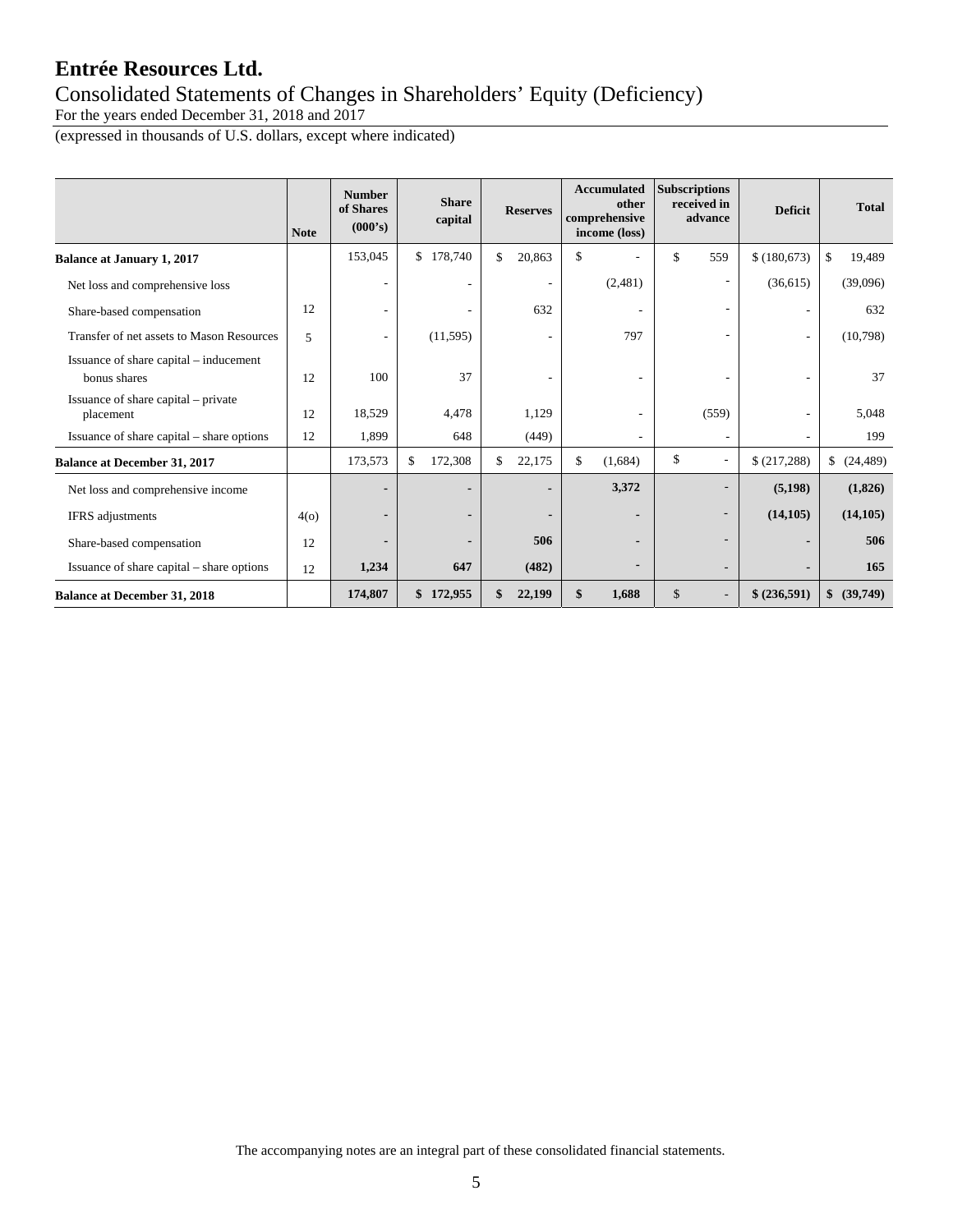### Consolidated Statements of Cash Flows

For the years ended December 31, 2018 and 2017

(expressed in thousands of U.S. dollars, except where indicated)

|                                                                | <b>Note</b> | 2018           | 2017            |
|----------------------------------------------------------------|-------------|----------------|-----------------|
| Cash flows used in operating activities                        |             |                |                 |
| Net loss from continuing operations                            |             | \$<br>(5, 198) | \$<br>(36, 439) |
| Items not affecting cash:                                      |             |                |                 |
| Depreciation                                                   |             | 22             | 20              |
| Share-based compensation                                       | 12          | 506            | 678             |
| Loss from equity investee                                      | 8           | 175            | 215             |
| Interest expense                                               | 10          | 307            | 287             |
| Income tax recovery                                            | 15          |                | (72)            |
| Gain on sale of mining property interest                       | 9           | (353)          |                 |
| Unrealized loss on held-for-trading investments                | 6           | 73             |                 |
| Unrealized foreign exchange losses (gains)                     |             | 249            | (1,471)         |
| Loss on the Arrangement                                        | 5           |                | 33,627          |
| Deferred revenue finance costs                                 | 11          | 2,985          |                 |
| Other                                                          |             | (9)            | 11              |
|                                                                |             | (1,243)        | (3, 144)        |
| Changes in non-cash operating working capital:                 |             |                |                 |
| Decrease (increase) in receivables and prepaid expenses        |             | 333            | (351)           |
| Increase in other assets                                       |             |                | (3)             |
| Increase (decrease) in accounts payable and accruals           |             | 133            | (102)           |
| Discontinued operations                                        | 5           |                | 604             |
|                                                                |             | (777)          | (2,996)         |
| Cash flows used in investing activities                        |             |                |                 |
| Net cash outflow on sale of mining property interest           | 9           | (120)          |                 |
| Purchase of equipment                                          |             | (6)            | (100)           |
| Cash paid in connection with the Arrangement                   | 5           |                | (8, 843)        |
|                                                                |             | (126)          | (8,943)         |
| <b>Cash flows from financing activities</b>                    |             |                |                 |
| Proceeds from issuance of common shares - private<br>placement | 12          |                | 5,038           |
| Proceeds from issuance of common shares – share options        | 12          | 165            | 199             |
|                                                                |             | 165            | 5,237           |
| Decrease in cash and cash equivalents                          |             | (738)          | (6,702)         |
| Cash and cash equivalents - beginning of year                  |             | 7,068          | 13,391          |
| Effect of exchange rate changes on cash and cash equivalents   |             | (176)          | 379             |
| Cash and cash equivalents - end of year                        |             | \$<br>6,154    | \$<br>7,068     |
| Cash and cash equivalents is represented by:                   |             |                |                 |
| Cash                                                           |             | \$<br>6,120    | \$<br>7,031     |
| Cash equivalents                                               |             | 34             | 37              |
| <b>Total cash and cash equivalents</b>                         |             | \$<br>6,154    | \$<br>7,068     |

#### **Supplemental cash flow information** (Note 18)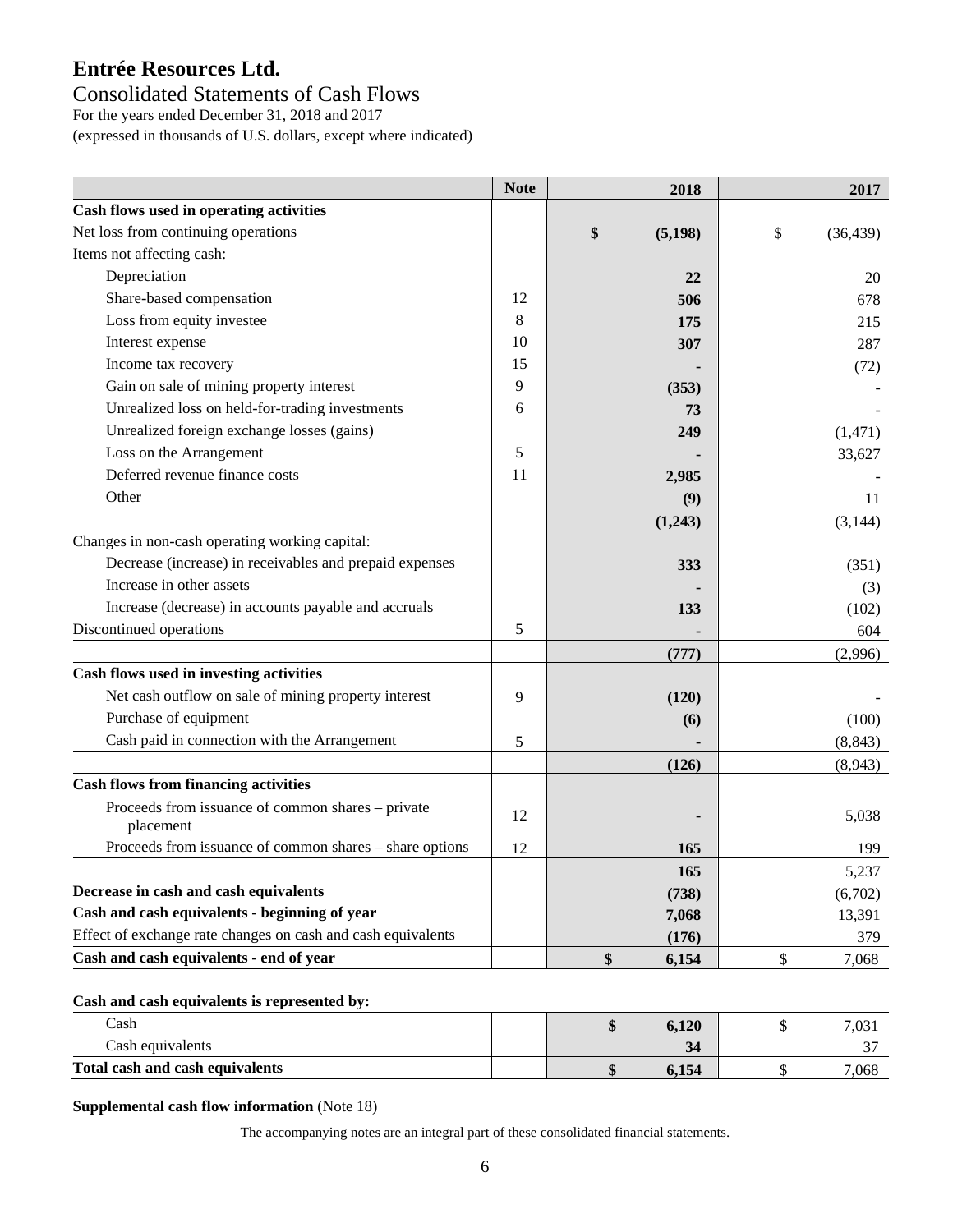#### Notes to Consolidated Financial Statements For the years ended December 31, 2018 and 2017

(tabular amounts expressed in thousands of U.S. dollars, except per share amounts and where indicated)

### **1 Nature of operations**

Entrée Resources Ltd., together with its subsidiaries (collectively referred to as the "Company" or "Entrée"), is focused on the exploration of mineral property interests. The Company is principally focused on its Entrée/Oyu Tolgoi Joint Venture Project in Mongolia.

The Company has its primary listing in Canada on the Toronto Stock Exchange ("TSX") and secondary listing in the United States on the NYSE American LLC ("NYSE American"). The Company's registered office is at Suite 2900, 550 Burrard Street, Vancouver, BC, V6C 0A3, Canada.

All amounts are expressed in United States dollars, except for certain amounts denoted in Canadian dollars ("C\$").

These consolidated financial statements have been prepared on the basis of accounting principles applicable to a going concern which assumes that the Company will be able to continue for the foreseeable future and will be able to realize its assets and discharge its liabilities in the normal course of business. The Company estimates it has sufficient working capital to continue operations for the upcoming year.

### **2 Basis of presentation and first-time adoption of IFRS**

These consolidated financial statements have been prepared in accordance with International Financial Reporting Standards ("IFRS") as issued by the International Accounting Standards Board ("IASB") and are the Company's first consolidated financial statements prepared in accordance with IFRS.

These consolidated financial statements have been prepared on a going concern basis, and in making the assessment that the Company is a going concern, management have taken into account all available information about the future, which is at least, but is not limited to, twelve months from December 31, 2018.

During the year ended December 31, 2018, the Company changed its reporting framework from accounting principles generally accepted in the United States of America ("US GAAP") to IFRS. An explanation of how the transition to IFRS has affected the Company`s statement of financial position and statement of comprehensive loss, previously reported in accordance with US GAAP, is provided in Note 21.

The consolidated financial statements were approved and authorized for issue by the Board of Directors on March 29, 2019.

### **3 Use of estimates and judgements**

The preparation of financial statements in conformity with IFRS requires management to make estimates and assumptions that affect the amounts reported in the financial statements and accompanying notes. Actual results could differ materially from those estimates.

Significant estimates and judgements used in the preparation of these consolidated financial statements include: plan of arrangement – fair value of net assets distributed; determination of functional currencies; recoverable amount of property and equipment; title to mineral properties; share-based compensation; and income taxes. Estimates that have the most significant effect on the amounts recognized in the Company's consolidated financial statements are as follows:

#### **a) Plan of arrangement – fair value of net assets distributed**

On May 9, 2017, the Company completed a plan of arrangement (the "Arrangement") under Section 288 of the Business Corporations Act (British Columbia) ("BCBCA") pursuant to which Entrée transferred its wholly owned subsidiaries that directly or indirectly hold the Ann Mason Project in Nevada and the Lordsburg property in New Mexico to Mason Resources Corp. ("Mason Resources"). Accounting for this transaction involves critical judgements and estimates in determining the fair value of the net assets distributed. In performing an analysis, the Company relied on Mason Resources' share price to calculate the fair value of net assets transferred.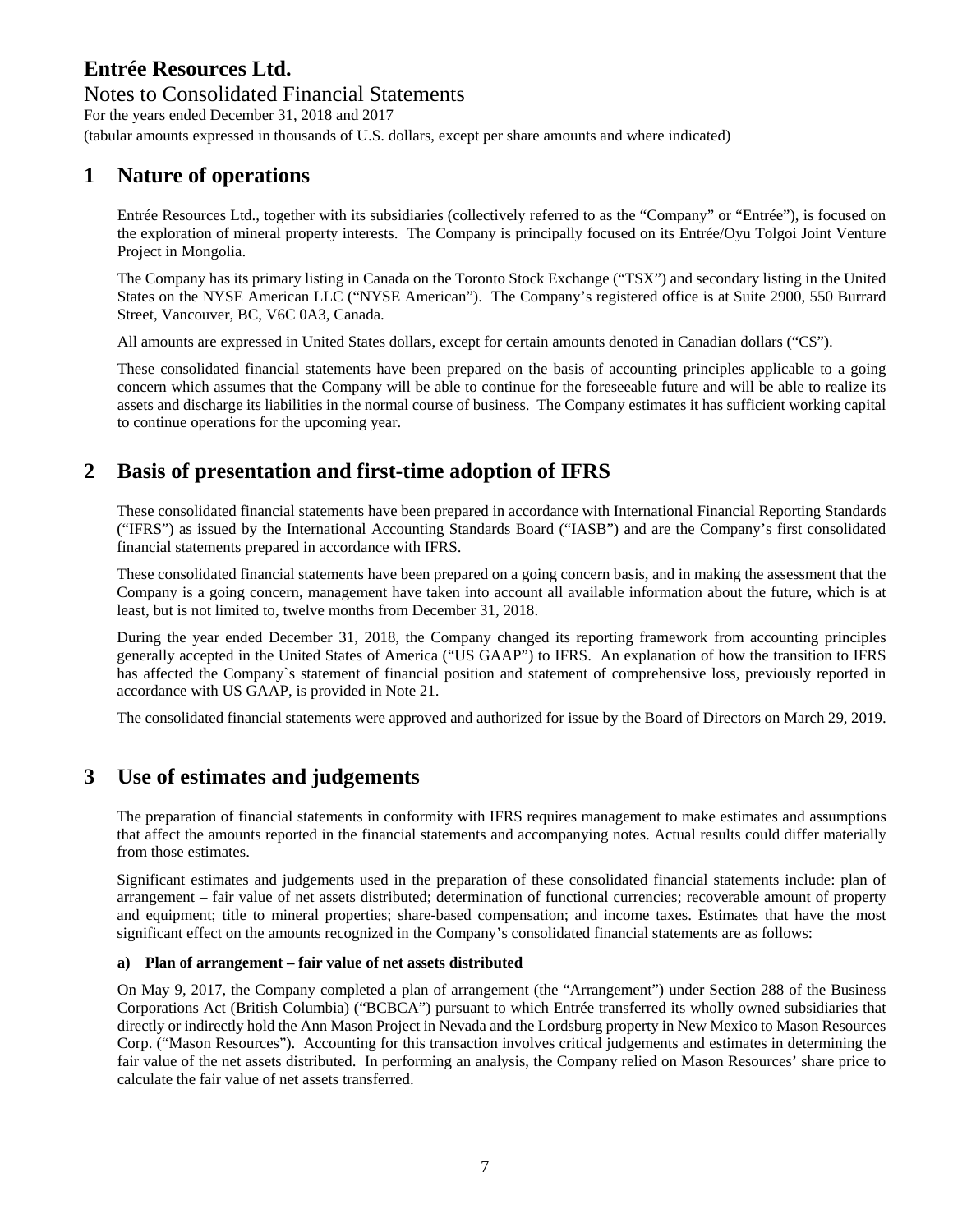### Notes to Consolidated Financial Statements

For the years ended December 31, 2018 and 2017

(tabular amounts expressed in thousands of U.S. dollars, except per share amounts and where indicated)

#### **b) Determination of functional currencies**

The determination of the Company's functional currency is a matter of judgment based on an assessment of the specific facts and circumstances relevant to determining the primary economic environment of each individual entity within the group. The Company reconsiders the functional currencies used when there is a change in events and conditions considered in determining the primary economic environment of each entity.

#### **c) Income taxes**

The Company must make significant estimates in respect of the provision for income taxes and the composition of its deferred income tax assets and deferred income tax liabilities. The Company's operations are, in part, subject to foreign tax laws where interpretations, regulations and legislation are complex and continually changing. As a result, there are usually some tax matters in question which may, on resolution in the future, result in adjustments to the amount of current or deferred income tax assets or liabilities, and those adjustments may be material to the Company's statement of financial position and results of operations.

The determination of the ability of the Company to utilize tax losses carried forward to offset income taxes payable in the future and to utilize temporary differences which will reverse in the future requires management to exercise judgment and make assumptions about the Company's future performance. Management is required to assess whether the Company is more likely than not able to benefit from these tax losses and temporary differences. Changes in the timing of project completion, economic conditions, metal prices and other factors having an impact on future taxable income streams could result in revisions to the estimates of benefits to be realized or the Company's assessments of its ability to utilize tax losses before expiry. These revisions could result in material adjustments to the consolidated financial statements.

#### **d) Share-based compensation**

The Company uses the Black-Scholes option pricing model for the valuation of share-based compensation. Option pricing models require the input of the subjective assumptions including expected price volatility, interest rate and forfeiture rate. Changes in the input assumptions can materially affect the fair value estimate and the Company's net loss and reserves.

### **4 Significant accounting policies**

The accounting policies set out below have been applied consistently by the Company and all of its wholly owned subsidiaries and to all periods presented in these consolidated financial statements and in preparing the opening IFRS statement of financial position at January 1, 2017 for the purposes of the transition to IFRS.

#### **a) Basis of consolidation**

These consolidated financial statements include the accounts of the Company and its wholly owned subsidiaries. The Company's significant subsidiaries are Entrée LLC and Entrée Resources LLC.

Wholly owned subsidiaries are entities in which the Company has direct or indirect control, where control is defined as the investor's power over an investee with exposure, or rights, to variable returns from the investee and the ability to affect the investor's returns through its power over the investee. The results of subsidiaries acquired or disposed of during the year are included in the consolidated statements of comprehensive loss from the effective date of acquisition or up to the effective date of disposal, as appropriate. All intercompany transactions and balances have been eliminated on consolidation.

#### **b) Foreign currency translation**

The functional currency of Entrée Resources Ltd. is the Canadian dollar. Accordingly, monetary assets and liabilities denominated in a foreign currency are translated at the exchange rate in effect at the statement of financial position date while non-monetary assets and liabilities denominated in a foreign currency are translated at historical rates. Revenue and expense items denominated in a foreign currency are translated at exchange rates prevailing when such items are recognized in the statement of comprehensive loss. Exchange gains or losses arising on translation of foreign currency items are included in the statement of comprehensive loss. The functional currency of Entrée Resources Ltd.'s significant subsidiaries is the United States dollar. Upon translation into Canadian dollars for consolidation, monetary assets and liabilities are translated at the exchange rate in effect at the statement of financial position date while non-monetary assets and liabilities are translated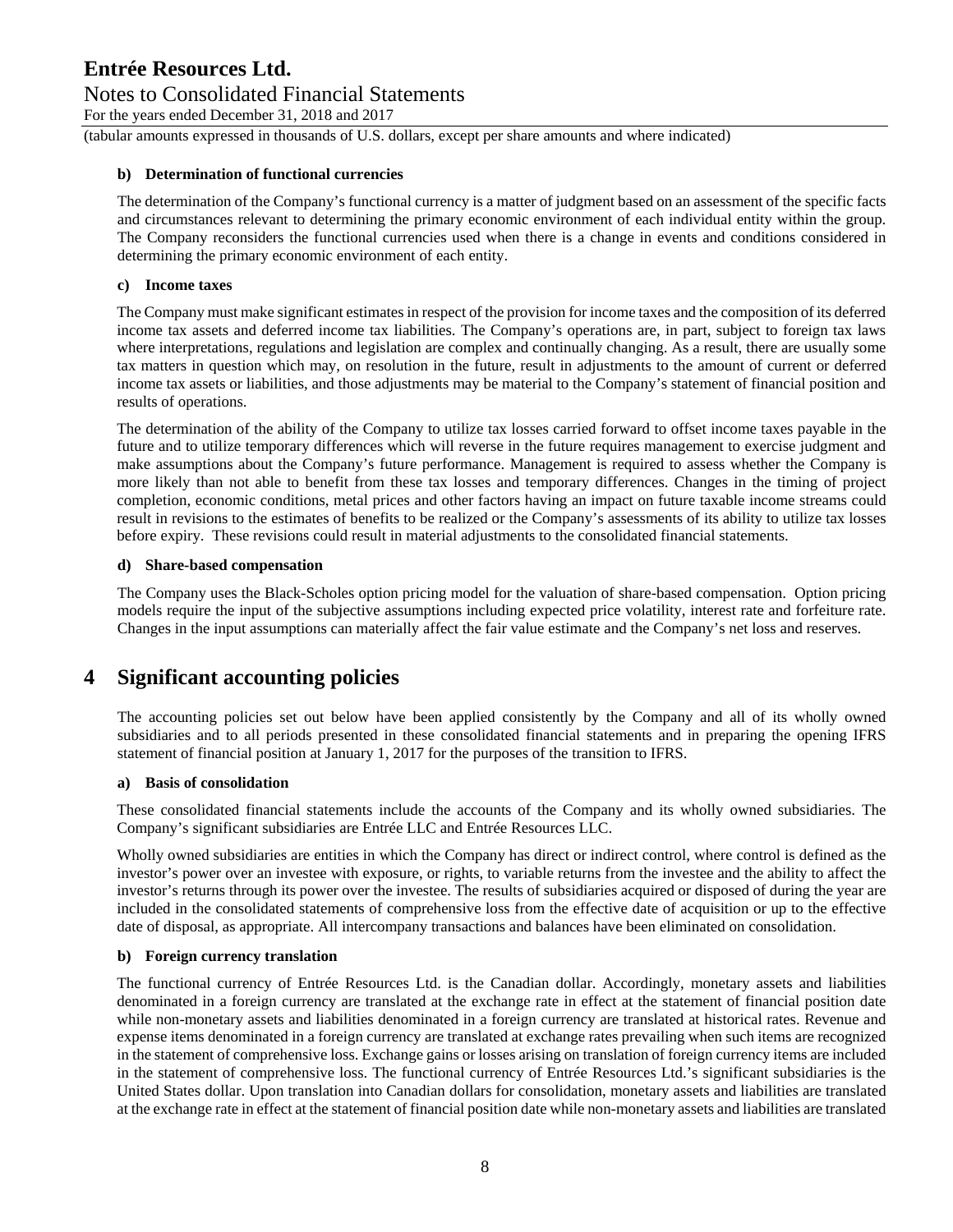### Notes to Consolidated Financial Statements

For the years ended December 31, 2018 and 2017

(tabular amounts expressed in thousands of U.S. dollars, except per share amounts and where indicated)

at historical rates. Revenue and expense items are translated at exchange rates prevailing when such items are recognized in the statement of comprehensive loss. Exchange gains or losses arising on translation of foreign currency items are included in the statement of comprehensive loss.

The Company follows the current rate method of translation with respect to its presentation of these consolidated financial statements in the reporting currency, which is the United States dollar. Accordingly, assets and liabilities are translated into United States dollars at the period-end exchange rates while revenue and expenses are translated at the prevailing exchange rates during the period. Related exchange gains and losses are included in a separate component of shareholders' equity (deficiency) as accumulated other comprehensive income (loss).

#### **c) Financial instruments**

#### *Classification*

The Company classifies its financial instruments in the following categories: at fair value through profit and loss ("FVTPL"), at fair value through other comprehensive income (loss) ("FVTOCI"), or at amortized cost. The Company determines the classification of financial assets at initial recognition. The classification of debt instruments is driven by the Company's business model for managing the financial assets and their contractual cash flow characteristics. Equity instruments that are held for trading are classified as FVTPL. For other equity instruments, on the day of acquisition the Company can make an irrevocable election (on an instrument-by-instrument basis) to designate them as at FVTOCI. Financial liabilities are measured at amortized cost, unless they are required to be measured at FVTPL (such as instruments held for trading or derivatives) or the Company has opted to measure them at FVTPL.

#### *Measurement*

Financial assets and liabilities at amortized cost

Financial assets and liabilities at amortized cost are initially recognized at fair value plus or minus transaction costs, respectively, and subsequently carried at amortized cost less any impairment.

Financial assets and liabilities at FVTPL

Financial assets and liabilities carried at FVTPL are initially recorded at fair value and transaction costs are expensed in the consolidated statements of comprehensive income (loss). Realized and unrealized gains and losses arising from changes in the fair value of the financial assets and liabilities held at FVTPL are included in profit or loss.

#### Financial assets at FVTOCI

Financial assets at FVTOCI are initially recorded at fair value adjusted for transaction costs. Dividends are recognized as income in the consolidated statements of comprehensive income (loss) unless the dividend clearly represents a recovery of part of the cost of the investment. Gains or losses recognized on the sale of the equity investment are recognized in other comprehensive income (loss) and are never reclassified to profit or loss.

#### *Impairment*

An 'expected credit loss' impairment model applies which requires a loss allowance to be recognized based on expected credit losses. The estimated present value of future cash flows associated with the asset is determined and an impairment loss is recognized for the difference between this amount and the carrying amount as follows: the carrying amount of the asset is reduced to estimated present value of the future cash flows associated with the asset, discounted at the financial asset's original effective interest rate, either directly or through the use of an allowance account and the resulting loss is recognized in profit or loss for the period.

In a subsequent period, if the amount of the impairment loss related to financial assets measured at amortized cost decreases, the previously recognized impairment loss is reversed through profit or loss to the extent that the carrying amount of the investment at the date the impairment is reversed does not exceed what the amortized cost would have been had the impairment not been recognized.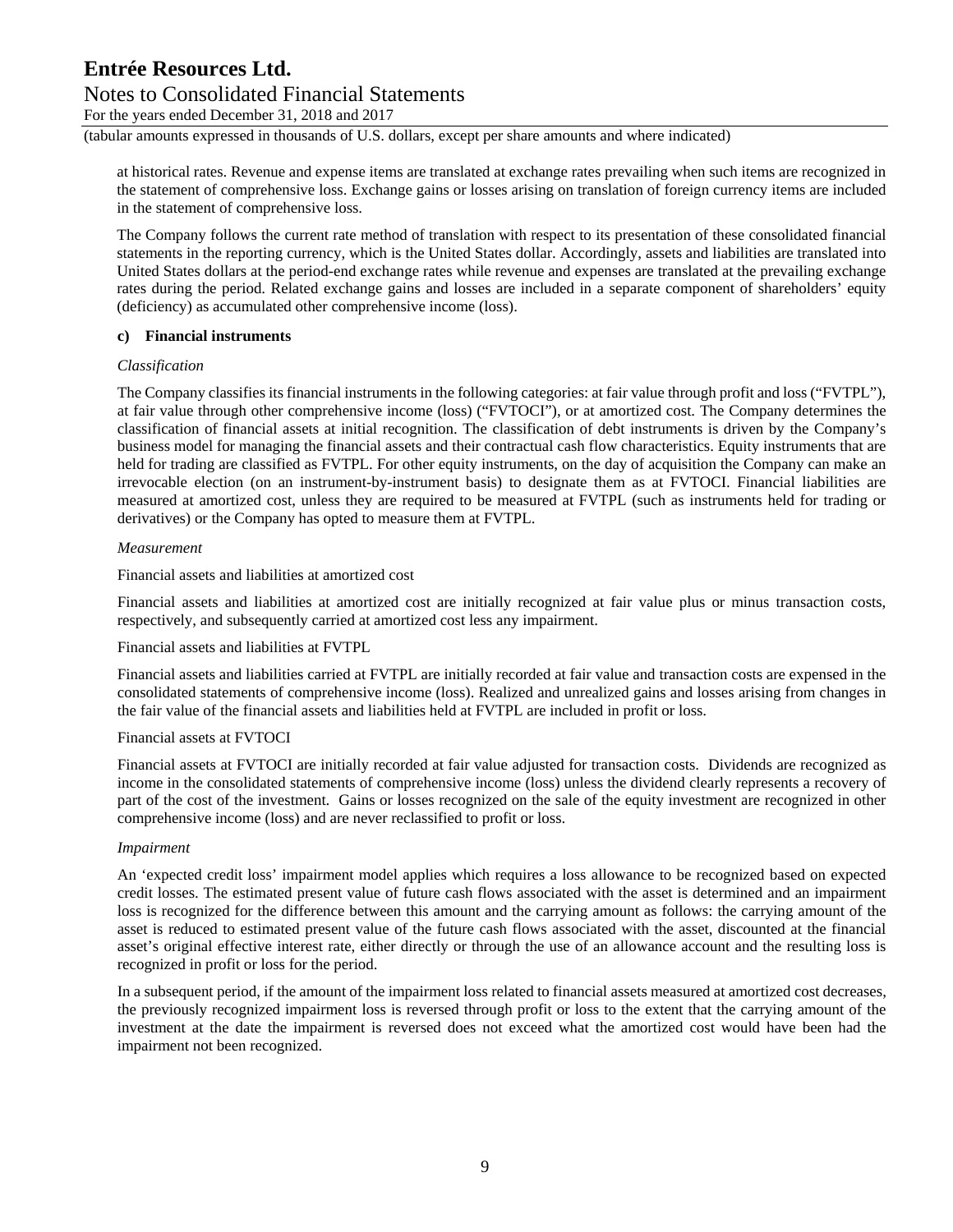### Notes to Consolidated Financial Statements

For the years ended December 31, 2018 and 2017

(tabular amounts expressed in thousands of U.S. dollars, except per share amounts and where indicated)

#### *Derecognition*

#### Financial assets

The Company derecognizes financial assets only when the contractual rights to cash flows from the financial assets expire, or when it transfers the financial assets and substantially all of the associated risks and rewards of ownership to another entity. Gains and losses on derecognition are generally recognized in the consolidated statements of comprehensive income (loss).

#### **d) Cash and cash equivalents**

Cash and cash equivalents include cash in banks, money market funds, and certificates of term deposits with maturities of less than three months from inception, which are readily convertible to known amounts of cash and which, in the opinion of management, are subject to an insignificant risk of loss in value.

#### **e) Exploration and evaluation assets**

All direct costs related to the acquisition of mineral property interest are capitalized in the period incurred.

Exploration and evaluation costs are charged to operations in the period incurred until such time as it has been determined that a mineral property has proven and probable reserves and the property is economically viable, in which case subsequent evaluation costs incurred to develop a mineral property are capitalized.

#### **f) Property, plant and equipment**

#### *Mineral property interests and mine development costs*

All exploration and evaluation expenditures and property maintenance costs incurred for projects outside the boundary of a known mineral deposit containing proven and probable reserves are expensed as incurred to the date of establishing that property costs are economically recoverable.

Development expenditures are those incurred subsequent to the establishment of economic recoverability and after a number of key development and milestones have been achieved. These milestones include obtaining sufficient financial resources, permits, and licenses to develop the mineral property. Development costs are capitalized and included in the carrying amount of the related property.

Mineral property and mine development costs capitalized are amortized using the units-of-production method over the estimated life of the proven and probable reserves.

#### *Property and equipment*

Items of plant and equipment are recorded at cost less accumulated depletion and amortization. Cost includes all expenditures incurred to bring assets to the location and condition necessary for them to be operated in the manner intended by management, including estimated decommissioning and restoration costs and, where applicable, borrowing costs. If significant parts of an item of plant and equipment have different useful lives, then they are accounted for as separate items (major components) of plant and equipment.

Depreciation is recorded on a declining balance basis at rates ranging from 20% to 30% per annum.

No depletion and amortization is recorded until the asset is substantially complete and available for its intended use.

#### *Impairment of non-current assets*

The Company reviews the carrying amounts of its non-financial assets every reporting period. If there is any indication that the assets or cash-generating unit ("CGU") may not be fully recoverable, the recoverable amount of the asset or CGU is estimated in order to determine the extent of the impairment loss, if any.

Recoverable amount is the higher of fair value less costs to sell and value in use. In assessing value in use, the estimated future cash flows to be derived from continuing use of the asset or CGU are discounted to their present value using a pre-tax discount rate that reflects current market assessments of the time value of money and the risks specific to the asset. Fair value less cost to sell is the amount obtainable from the sale of an asset or CGU in an arm's length transaction between knowledgeable, willing parties, less the cost of disposal. When a binding sale agreement is not available, fair value less costs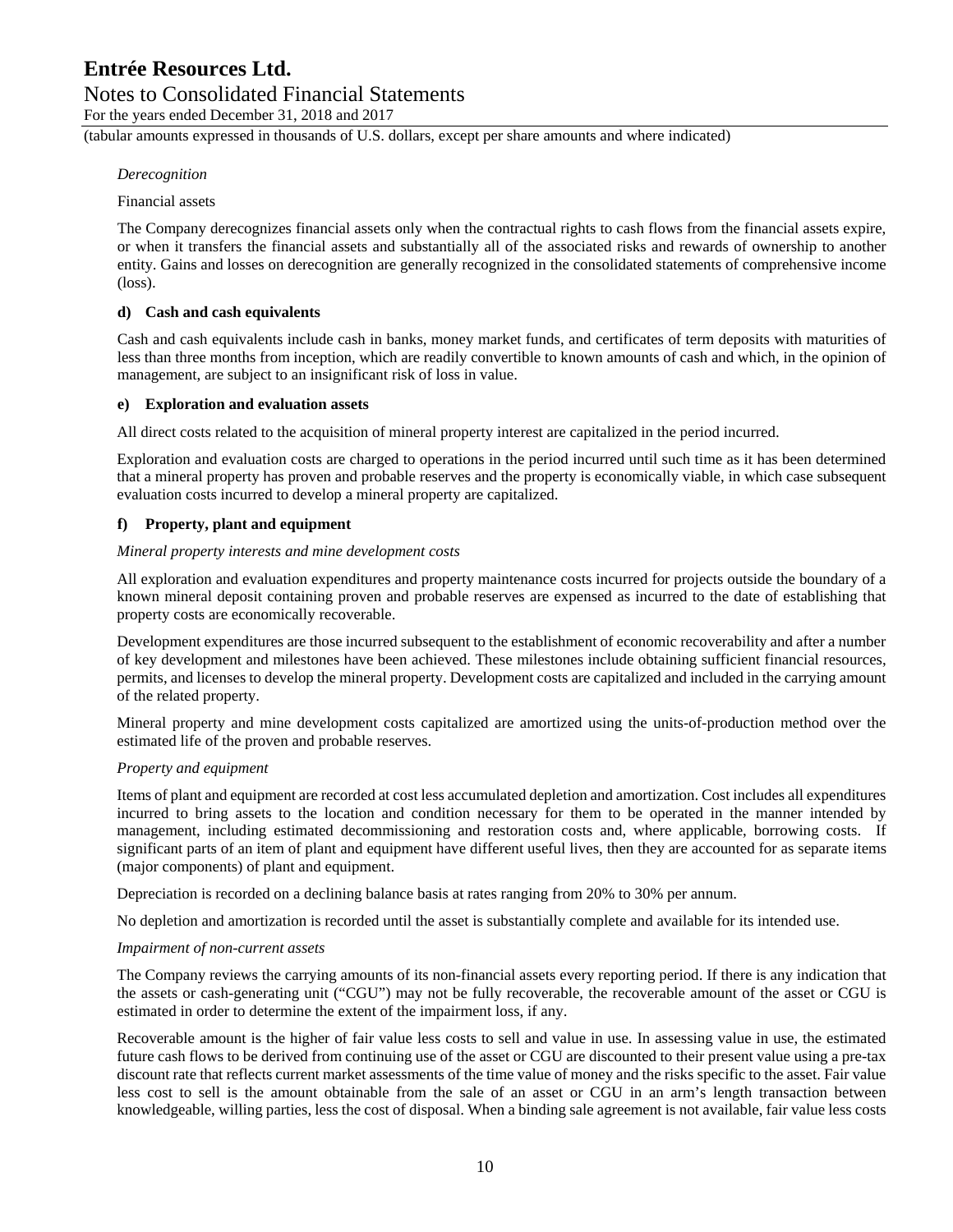### Notes to Consolidated Financial Statements

For the years ended December 31, 2018 and 2017

(tabular amounts expressed in thousands of U.S. dollars, except per share amounts and where indicated)

to sell is estimated using a discounted cash flow approach with inputs and assumptions consistent with those at market. If the recoverable amount of an asset or CGU is estimated to be less than its carrying amount, the carrying amount of the asset or CGU is reduced to its recoverable amount. An impairment loss is recognized immediately in profit or loss. Where an impairment loss subsequently reverses, the carrying amount of the asset or CGU is increased to the revised estimate of its recoverable amount, such that the increased carrying amount does not exceed the carrying amount that would have been determined had no impairment loss been recognized.

#### **g) Long-term investments**

Long-term investments in companies in which the Company has voting interests of 20% or more or where the Company has the ability to exercise significant influence, are accounted for using the equity method. Under this method, the Company's share of the investees' earnings and losses is included in operations and its investments therein are adjusted by a like amount. Dividends received are credited to the long-term investment accounts.

#### **h) Decommissioning obligations**

The Company recognizes liabilities for statutory, contractual, legal or constructive obligations associated with the retirement of property, plant and equipment, when those obligations result from the acquisition, construction, development or normal operation of the assets. Initially, a provision for a decommissioning obligation is recognized at its net present value in the period in which it is incurred, using a discounted cash flow technique with market-based risk-free discount rates and estimates of the timing and amount of the settlement of the obligation.

Upon initial recognition of the liability, the corresponding decommissioning cost is added to the carrying amount of the related asset. Following initial recognition of the decommissioning obligation, the carrying amount of the liability is increased for the passage of time and adjusted for changes to significant estimates including the current discount rate, the amount or timing of the underlying cash flows needed to settle the obligation and the requirements of the relevant legal and regulatory framework. Subsequent changes in the provisions resulting from new disturbance, updated cost estimates, changes to estimated lives of operations and revisions to discount rates are also capitalized to the related property, plant and equipment. Amounts capitalized to the related property, plant and equipment are depreciated over the lives of the assets to which they relate. The amortization or unwinding of the discount applied in establishing the net present value of provisions is charged to expense and is included within finance costs in the consolidated statement of comprehensive loss.

#### **i) Other provisions**

Provisions are recognized when the Company has a present obligation (legal or constructive) as a result of past events, and it is probable that an outflow of resources that can be reliably estimated will be required to settle the obligation. Provisions are measured at the present value of the expenditures expected to be required to settle the obligation.

#### **j) Taxation**

Income tax expense comprises current and deferred tax. Current tax and deferred taxes are recognized in the consolidated statements of comprehensive income (loss) except to the extent that they relate to items recognized directly in equity or in other comprehensive income.

Current tax is the expected tax payable or receivable on the taxable income or loss for the year, using tax rates enacted or substantively enacted at the reporting date.

Deferred tax is recognized in respect of unused tax losses and credits, as well as temporary differences between the carrying amounts of assets and liabilities for financial reporting purposes and the amounts used for taxation purposes. Deferred tax is measured at the tax rates that are expected to be applied to temporary differences when they reverse, based on enacted or substantively enacted laws at the reporting date.

The Company computes the provision for deferred income taxes under the liability method. A deferred tax asset is recognized for unused tax losses, tax credits and deductible temporary differences, only to the extent that it is probable that future taxable profits will be available against which they can be utilized. Future taxable profits are estimated using an income forecast derived from cash flow projections, based on detailed life-of-mine plans and corporate forecasts. Where applicable, the probability of utilizing tax losses or credits is evaluated by considering risks relevant to future cash flows, and the expiry dates after which these losses or credits can no longer be utilized.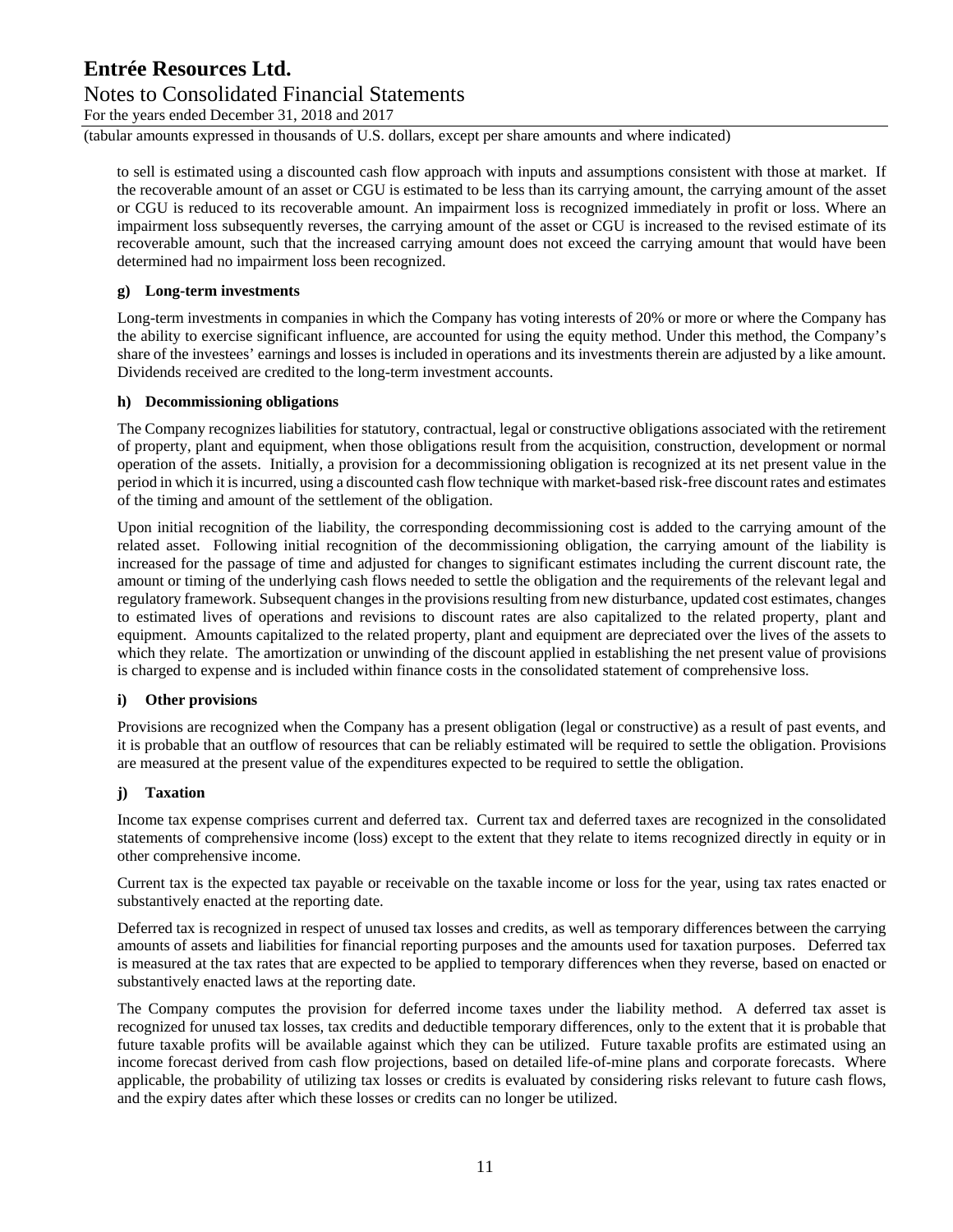### Notes to Consolidated Financial Statements

For the years ended December 31, 2018 and 2017

(tabular amounts expressed in thousands of U.S. dollars, except per share amounts and where indicated)

Deferred tax is not recognized for the initial recognition of assets or liabilities in a transaction that is not a business combination and that affects neither accounting nor taxable profit or loss, and differences relating to investments in subsidiaries, associates and joint arrangements to the extent that it is probable that they will not reverse in the foreseeable future.

The Company is subject to assessments by various taxation authorities, who may interpret tax legislation differently from the Company. The final amount of taxes to be paid depends on a number of factors, including the outcomes of audits, appeals or negotiated settlements. Such differences are accounted for based on management's best estimate of the probable outcome of these matters.

The Company must make significant estimates and judgments in respect of its provision for income taxes and the composition and measurement of its deferred income tax assets and liabilities. The Company's operations are, in part, subject to foreign tax laws where interpretations, regulations and legislation are complex and continually changing. As a result, there are usually some tax matters in question that may, upon resolution in the future, result in adjustments to the amount of deferred income tax assets and liabilities; those adjustments may be material.

#### **k) Share-based compensation**

The Company's stock option plan allows the Company's directors, officers, employees, and consultants to acquire shares of the Company. The fair value of options granted is recognized as share-based compensation expense with a corresponding increase in reserves. An individual is classified as an employee when the individual is an employee for legal or tax purposes (direct employee) or provides services similar to those performed by a direct employee. Where options are subject to vesting, each vesting tranche is considered a separate award with its own vesting period and grant date fair value. The fair value of each tranche is measured at the grant date using the Black-Scholes option pricing model, taking into account the terms and conditions upon which the options were granted. Share-based compensation expense is recognized over the tranche's vesting period by a charge to profit or loss. For employees, the compensation expense is amortized on a straight-line basis over the requisite service period which approximates the vesting period. Compensation expense for share options granted to nonemployees is recognized over the contract services period or, if none exists, from the date of grant until the options vest. Compensation associated with unvested options granted to non-employees is re-measured on each statement of financial position date.

At each financial position reporting date, the amount recognized as an expense is adjusted to reflect the actual number of options that are expected to vest. In situations where equity instruments are issued to non-employees and some or all of the goods or services received by the entity as consideration cannot be specifically identified, they are measured at the fair value of the share-based compensation. Otherwise, share-based compensation is measured at the fair value of goods or services received.

#### **l) Loss per share**

Basic loss per share is computed by dividing net loss available to common shareholders by the weighted average number of common shares outstanding during the reporting period. Diluted loss per share is computed similarly to basic loss per share except that the weighted average common shares outstanding are increased to include additional shares for the assumed exercise of share options and share purchase warrants, if dilutive. The number of additional common shares is calculated by assuming that outstanding share options and share purchase warrants were exercised and that the proceeds from such exercises were used to acquire common shares at the average market price during the reporting periods.

#### **m) Related party transactions**

Parties are considered related if one party has the ability, directly or indirectly, to control the other party or exercise significant influence over the other party in making financial and operating decisions. Parties are also considered related if they are subject to common control or significant influence. A transaction is considered a related party transaction when there is a transfer of resources or obligations between related parties.

#### **n) Warrants issued in equity financing transactions**

The Company engages in equity financing transactions to obtain the funds necessary to continue operations and explore and evaluate mineral properties. These equity financing transactions may involve issuance of common shares or units. A unit comprises a certain number of common shares and a certain number of share purchase warrants. Depending on the terms and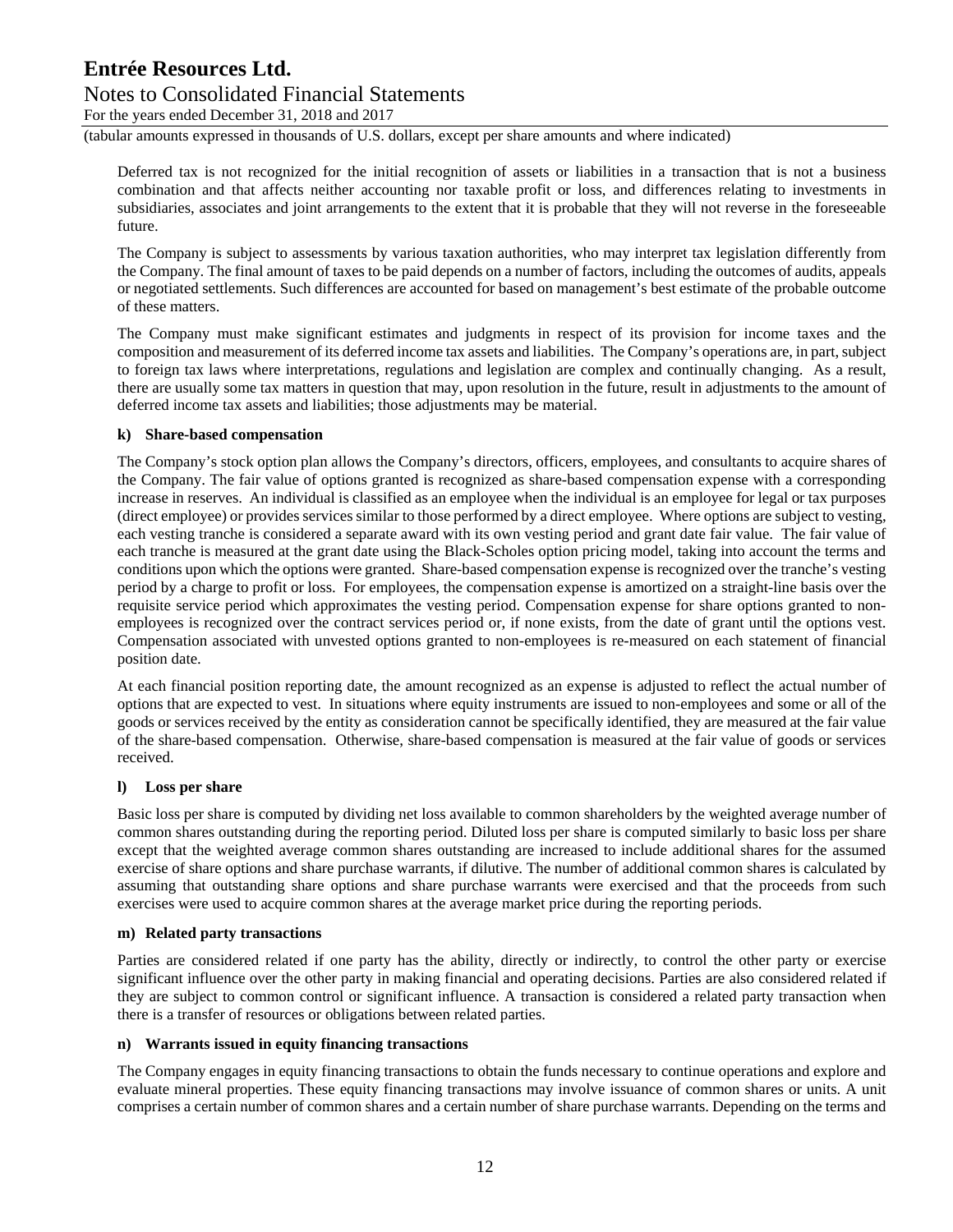### Notes to Consolidated Financial Statements

For the years ended December 31, 2018 and 2017

(tabular amounts expressed in thousands of U.S. dollars, except per share amounts and where indicated)

conditions of each equity financing agreement, the warrants are exercisable into additional common shares prior to expiry at a price stipulated by the agreement. Warrants that are part of units are valued based on the relative fair value method and included in share capital with the common shares that were concurrently issued. Warrants that are issued as payment for an agency fee or other transactions costs are accounted for as share‐based payments.

#### **o) Changes in accounting principles**

With the implementation of IFRS 15 – Revenue from Contracts with Customers ("IFRS 15") as of January 1, 2018, the Company has determined that its precious metals stream contract contains a significant financing component. As such, the Company now recognizes a financing charge at each reporting period and will gross up the deferred revenue balance to recognize the significant financing element that is part of this contract.

On the adoption of IFRS 15, the Company recorded an adjustment of \$14.1 million to opening January 1, 2018 deficit and a corresponding adjustment to deferred revenue balance. Adjustment is due to a change in the transaction price for the Company's streaming agreement as a result of the existence of a significant financing component at a discount rate of 8%.

Critical judgements were required in the adoption of IFRS 15 for stream accounting in determining appropriate discount rates for the significant financing component. In addition, significant judgement was required in determining if the stream transaction are not derivatives as such obligations will be satisfied through the delivery of non-financial items (i.e. metal credits) rather than cash or financial assets.

#### IFRS 9 – Financial Instruments

The Company adopted all of the requirements of IFRS 9 – Financial Instruments ("IFRS 9") as of January 1, 2018. IFRS 9 replaces IAS 39 – Financial Instruments: Recognition and Measurement ("IAS 39"). IFRS 9 utilizes a revised model for recognition and measurement of financial instruments and a single, forward-looking "expected loss" impairment model. Most of the requirements in IAS 39 for classification and measurement of financial liabilities were carried forward in IFRS 9, so the Company's accounting policy with respect to financial liabilities is unchanged. As a result of the adoption of IFRS 9, management has changed its accounting policy for financial assets retrospectively, for assets that continued to be recognized at the date of initial application. The change did not impact the carrying value of any financial assets or financial liabilities on the transition date.

The Company completed a detailed assessment of its financial assets and liabilities as at January 1, 2018. The following table shows the original classification under IAS 39 and the new classification under IFRS 9:

| <b>Financial assets / liabilities</b>       | <b>Original classification IAS 39</b> | <b>New classification IFRS 9</b> |
|---------------------------------------------|---------------------------------------|----------------------------------|
| Cash and cash equivalents                   | <b>FVTPL</b>                          | <b>FVTPL</b>                     |
| <b>Investments</b>                          | N/A                                   | <b>FVTPL</b>                     |
| Receivables                                 | Amortized costs                       | Amortized costs                  |
| Reclamation deposits                        | Amortized costs                       | Amortized costs                  |
| Accounts payable and accrued<br>liabilities | Amortized costs                       | Amortized costs                  |
| Loan payable to Oyu Tolgoi LLC              | Amortized costs                       | Amortized costs                  |

The Company did not restate prior periods and determined that the adoption of IFRS 9 resulted in no impact to the opening accumulated other comprehensive income (loss).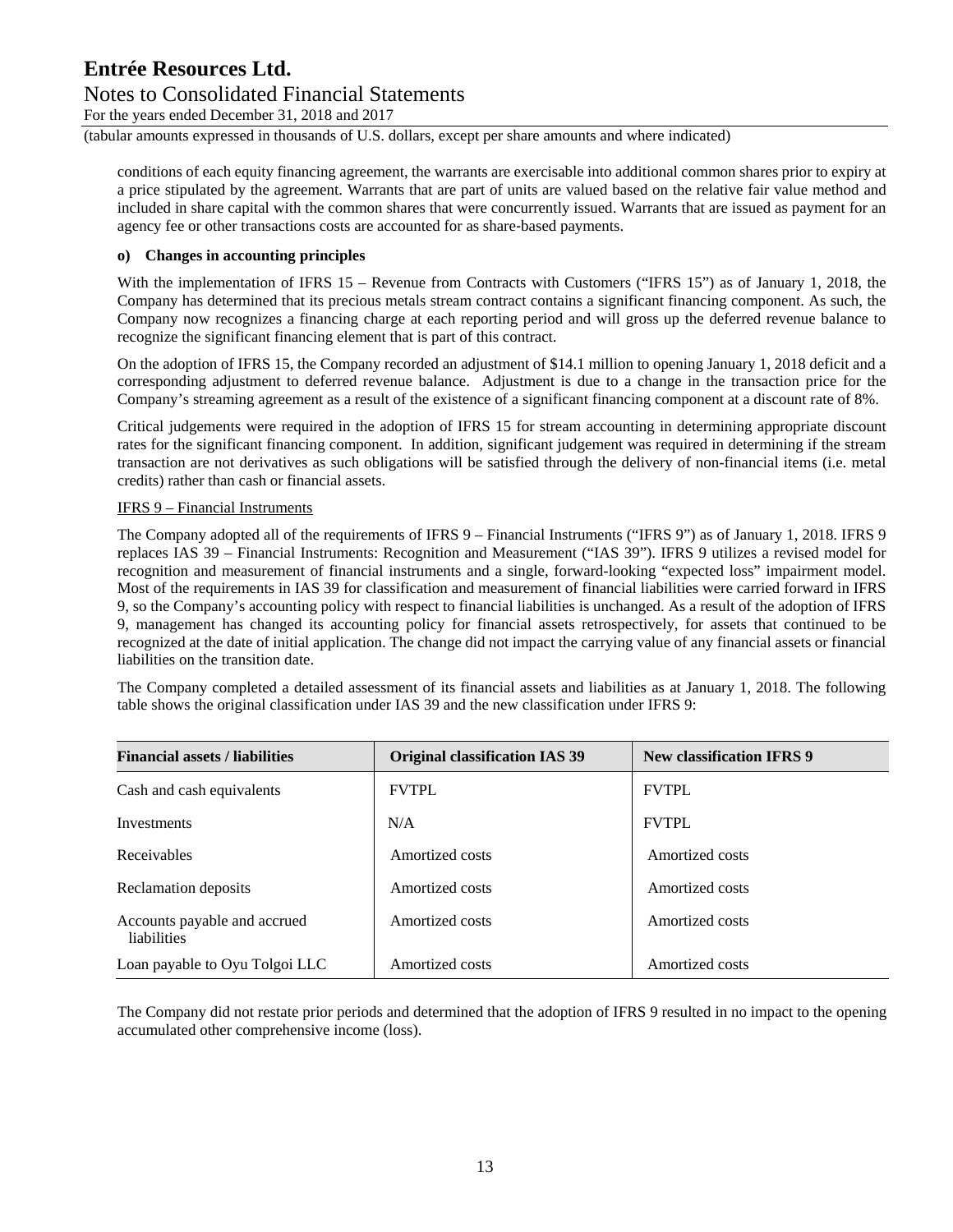### Notes to Consolidated Financial Statements

For the years ended December 31, 2018 and 2017

(tabular amounts expressed in thousands of U.S. dollars, except per share amounts and where indicated)

#### **p) New standards not yet adopted**

The following standards and pronouncements have been issued by the IASB and have not yet been adopted by the Company. The Company is currently evaluating the impact the new and amended standards are expected to have on its consolidated financial statements. Pronouncements that are not applicable to the Company have been excluded from those described below.

IFRS 16, Leases, provides a single lessee accounting model, requiring lessees to recognize assets and liabilities for all leases unless the lease term is 12 months or less or the underlying asset has a low value. The standard will come into effect for annual periods beginning on or after January 1, 2019. This standard is required to be adopted either retrospectively or using a modified retrospective approach. Except for the Company's office lease, the Company does not expect the impact of this new standard on its consolidated financial statements to be material.

### **5 Plan of arrangement and discontinued operations**

On May 9, 2017, the Company completed the Arrangement under Section 288 of the BCBCA pursuant to which Entrée transferred its wholly owned subsidiaries that directly or indirectly hold the Ann Mason Project in Nevada and the Lordsburg property in New Mexico including \$8,843,232 in cash and cash equivalents to Mason Resources in exchange for 77,805,786 common shares of Mason Resources (the "Mason Common Shares"). Mason Resources commenced trading on the TSX on May 12, 2017 under the symbol "MNR".

As part of the Arrangement, Entrée then distributed its 77,805,786 Mason Common Shares to Entrée shareholders by way of a share exchange, pursuant to which each existing share of Entrée was exchanged for one "new" share of Entrée and 0.45 of a Mason Common Share. Optionholders and warrantholders of Entrée received replacement options and warrants of Entrée and options and warrants of Mason Resources which were proportionate to, and reflective of the terms of, their existing options and warrants of Entrée.

The discontinued operations include three entities transferred to Mason Resources pursuant to the Arrangement: Mason U.S. Holdings Inc.; Mason Resources (US) Inc.; and M.I.M. (U.S.A.) Inc. (collectively the "US Subsidiaries").

In accordance with International Financial Reporting Interpretations Committee ("IFRIC") 17, Distribution of Non-cash Assets to Owners, the Company recognized the spin-off distribution of net assets at fair value with the difference between that value, including the foreign currency translation adjustment, and the carrying amount of the net assets recognized in the Consolidated Statements of Comprehensive Loss. In connection with the Arrangement, the Company incurred restructuring costs of \$0.2 million which was charged to equity as these costs are directly attributable to the Arrangement. Upon completion of the Arrangement, the Company recognized a loss of \$33.6 million on the spin out of Mason Resources including a reclassification of foreign currency translation adjustment of \$0.8 million. This amount represents the impairment loss on the Company's mineral property interests prior to spin-out.

The Arrangement resulted in a reduction of share capital in the amount of \$11.4 million, being the fair value of the net assets distributed.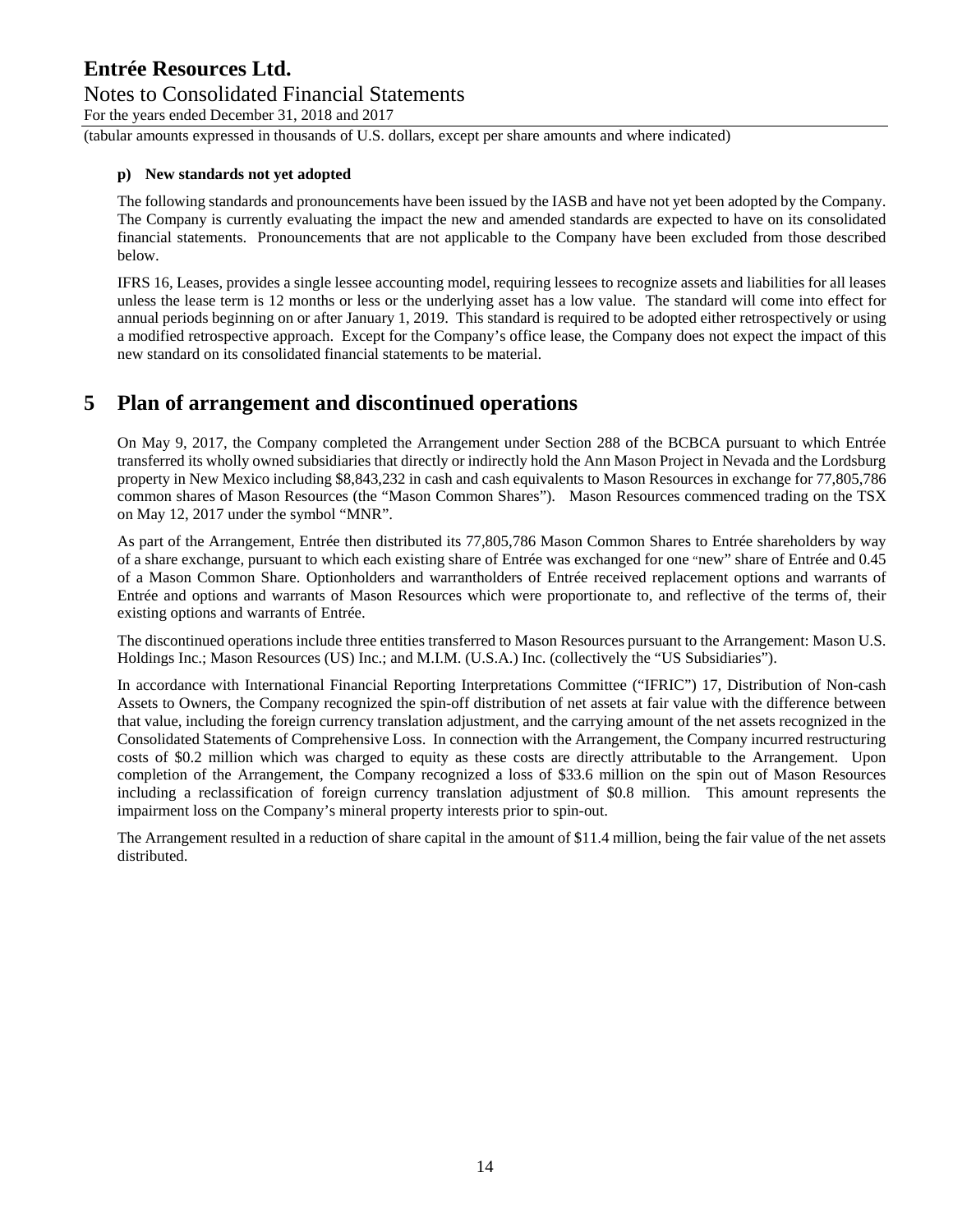#### Notes to Consolidated Financial Statements

For the years ended December 31, 2018 and 2017

(tabular amounts expressed in thousands of U.S. dollars, except per share amounts and where indicated)

|                                          | May 9, 2017     |
|------------------------------------------|-----------------|
| <b>Current assets</b>                    |                 |
| Cash                                     | \$<br>8,843     |
| Receivables and prepaids                 | 137             |
|                                          | 8,980           |
| Long-term assets                         |                 |
| Equipment                                | 25              |
| Mineral property interest                | 37,699          |
| Reclamation deposits and other           | 481             |
|                                          | 38,205          |
| <b>Current liabilities</b>               |                 |
| Accounts payable and accrued liabilities | (34)            |
| <b>Long-term liabilities</b>             |                 |
| Deferred income taxes                    | (2,937)         |
| Carry value of net assets                | 44,214          |
| Fair value of net assets                 | 11,384          |
|                                          | (32, 830)       |
| Foreign currency translation adjustment  | (797)           |
| <b>Loss on the Arrangement</b>           | \$<br>(33, 627) |

The net loss from the US Subsidiaries has been reclassified to net loss from discontinued operations as follows:

|                                       | 2017                     |
|---------------------------------------|--------------------------|
| <b>Expenses</b>                       |                          |
| Exploration                           | \$<br>239                |
| General and administrative            | 19                       |
| Depreciation                          | $\overline{\mathcal{L}}$ |
| Foreign exchange gain                 | (86)                     |
| Net loss from discontinued operations | 176                      |

### **6 Investments**

On June 8, 2018, the Company acquired 478,951 common shares of Anglo Pacific Group PLC ("Anglo Pacific"), a public company listed on the London Stock Exchange ("LSE") and the TSX, through the sale of the Cañariaco Project Royalty (Note 9).

The common shares have been designated as FVTPL and any revaluation gains and losses, including any interest or dividend income, are included in profit and loss. The fair value of the common shares is determined based on the closing price on the LSE at each period end.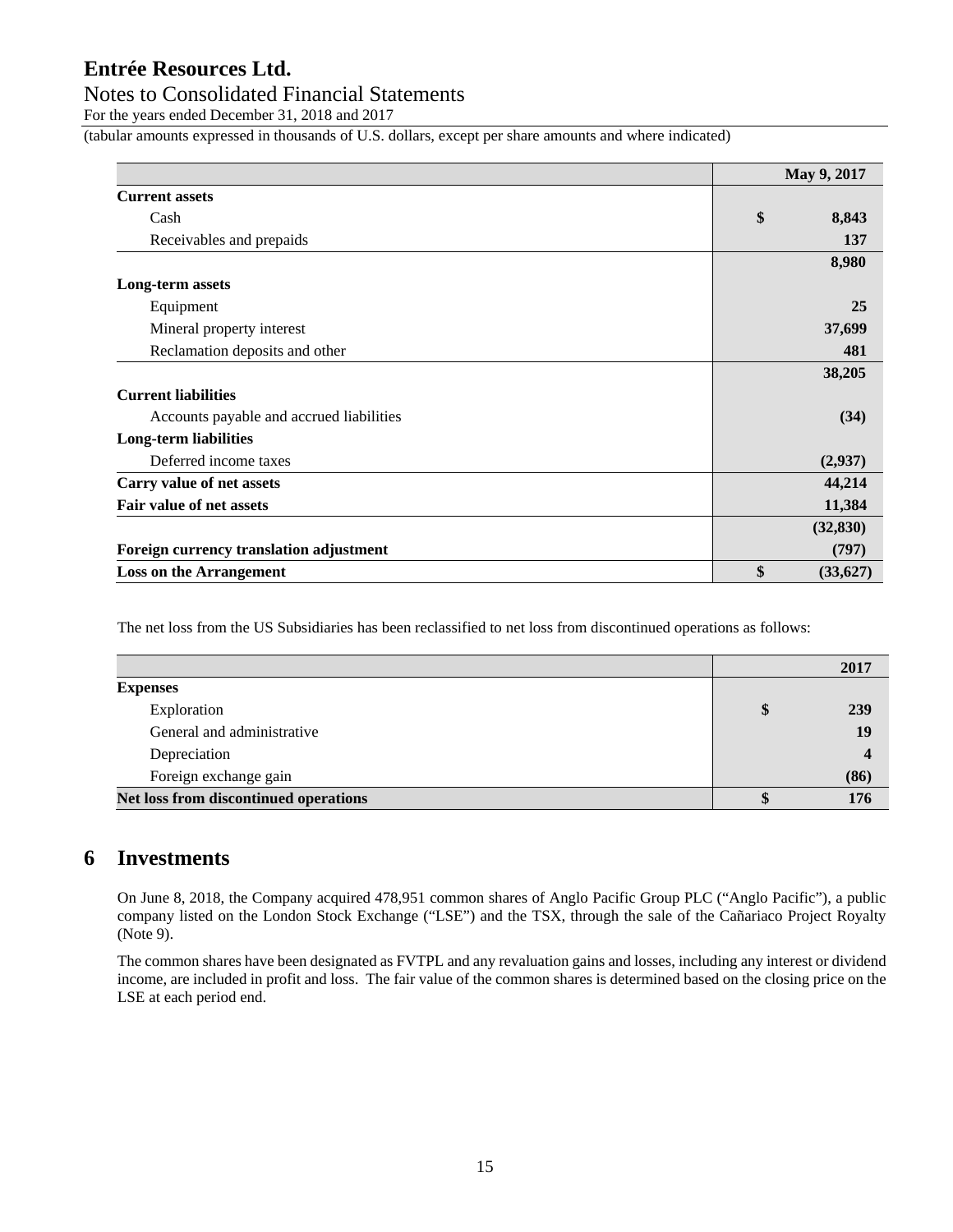#### Notes to Consolidated Financial Statements

For the years ended December 31, 2018 and 2017

(tabular amounts expressed in thousands of U.S. dollars, except per share amounts and where indicated)

|                             | Cost |  | <b>Accumulated</b><br>unrealized loss |  | Foreign<br>exchange loss |  |     | <b>Fair value</b> |  |
|-----------------------------|------|--|---------------------------------------|--|--------------------------|--|-----|-------------------|--|
| Anglo Pacific common shares | 985  |  | 25                                    |  | 48                       |  | 912 |                   |  |

Subsequent to the end of the year, the Company disposed of all its investment in common shares of Anglo Pacific for net proceeds of \$1.0 million.

### **7 Property and equipment**

|                                     | <b>Office</b><br>equipment | Computer<br>equipment | Field<br>equipment | <b>Buildings</b> |               | <b>Total</b> |
|-------------------------------------|----------------------------|-----------------------|--------------------|------------------|---------------|--------------|
| Cost                                |                            |                       |                    |                  |               |              |
| Balance, January 1, 2017            | \$<br>42                   | \$<br>175             | \$<br>55           | \$<br>40         | $\mathcal{S}$ | 287          |
| Additions                           | 50                         | $\overline{2}$        |                    | 45               |               | 97           |
| Disposals                           | (40)                       | (40)                  | (19)               | (43)             |               | (117)        |
| Foreign exchange                    | 3                          | 12                    | 3                  | 3                |               | 21           |
| Balance at December 31, 2017        | 55                         | 149                   | 39                 | 45               |               | 288          |
| Additions                           |                            | 6                     |                    |                  |               | 6            |
| Disposals                           |                            |                       |                    |                  |               |              |
| Foreign exchange                    | (5)                        | (12)                  | (4)                | (4)              |               | (25)         |
| <b>Balance at December 31, 2018</b> | \$<br>50                   | \$<br>143             | \$<br>35           | \$<br>41         | \$            | 269          |
| <b>Accumulated depreciation</b>     |                            |                       |                    |                  |               |              |
| Balance, January 1, 2017            | \$<br>(34)                 | \$<br>(144)           | \$<br>(30)         | \$<br>(36)       | $\mathcal{S}$ | (244)        |
| Depreciation                        | (6)                        | (6)                   | (2)                | (6)              |               | (20)         |
| Disposals                           | 33                         | 32                    |                    | 39               |               | 104          |
| Foreign exchange                    | (1)                        | (12)                  | (1)                | (2)              |               | (16)         |
| Balance at December 31, 2017        | (8)                        | (130)                 | (33)               | (5)              |               | (176)        |
| Depreciation                        | (8)                        | (5)                   | (2)                | (7)              |               | (22)         |
| Disposals                           |                            |                       |                    |                  |               |              |
| Foreign exchange                    |                            | 10                    | 4                  | 1                |               | 16           |
| <b>Balance at December 31, 2018</b> | \$<br>(15)                 | \$<br>(125)           | \$<br>(31)         | \$<br>(11)       | \$            | (182)        |
| Net book value                      |                            |                       |                    |                  |               |              |
| January 1, 2017                     | \$<br>8                    | \$<br>31              | \$<br>25           | \$<br>4          | \$            | 68           |
| December 31, 2017                   | \$<br>47                   | \$<br>19              | \$<br>6            | \$<br>40         | \$            | 112          |
| <b>December 31, 2018</b>            | \$<br>35                   | \$<br>18              | \$<br>4            | \$<br>30         | \$            | 87           |

### **8 Long-term investments**

#### **Entrée/Oyu Tolgoi JV Property, Mongolia**

The Company has a carried 20% participating joint venture interest in a land package that includes two of the Oyu Tolgoi deposits in the South Gobi region of Mongolia (the "Entrée/Oyu Tolgoi JV Property"). The Entrée/Oyu Tolgoi JV Property is comprised of the eastern portion of the Shivee Tolgoi mining licence, which hosts the Hugo North Extension copper-gold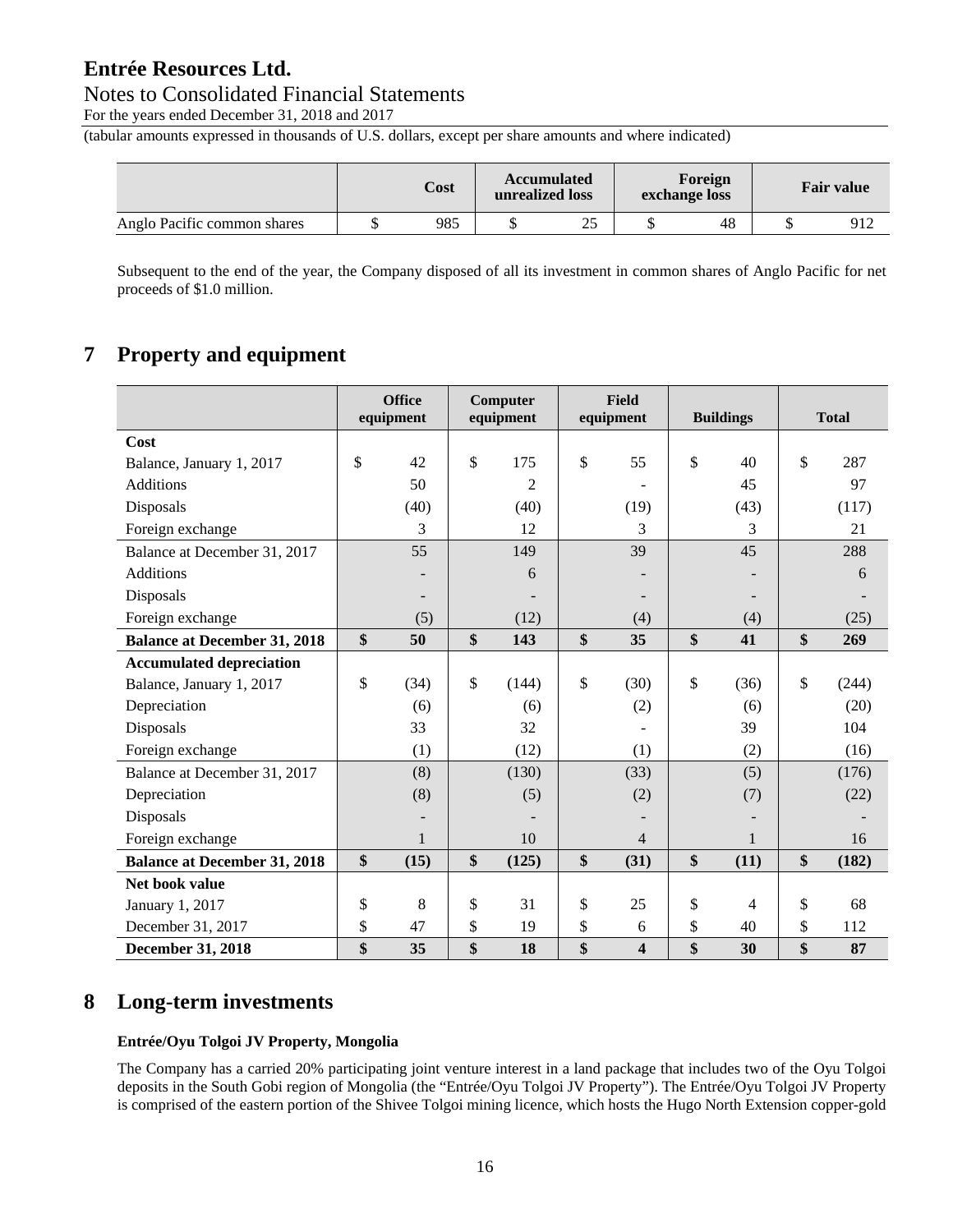### Notes to Consolidated Financial Statements

For the years ended December 31, 2018 and 2017

(tabular amounts expressed in thousands of U.S. dollars, except per share amounts and where indicated)

deposit, and all of the Javhlant mining licence, which hosts the majority of the Heruga copper-gold-molybdenum deposit. The Shivee Tolgoi and Javhlant mining licences were granted by the Mineral Resources Authority of Mongolia in October 2009. Title to the two licences is held by the Company. The Company is entitled to 20% or 30% of the mineralization extracted from the Entrée/Oyu Tolgoi JV Property, depending on the depth of mineralization.

In October 2004, the Company entered into an arm's-length Equity Participation and Earn-In Agreement (the "Earn-In Agreement") with Turquoise Hill Resources Ltd. ("Turquoise Hill"). Under the Earn-In Agreement, Turquoise Hill agreed to purchase equity securities of the Company, and was granted the right to earn an interest in what is now the Entrée/Oyu Tolgoi JV Property. Most of Turquoise Hill's rights and obligations under the Earn-In Agreement were subsequently assigned by Turquoise Hill to what was then its wholly-owned subsidiary, Oyu Tolgoi LLC ("OTLLC"). The Government of Mongolia subsequently acquired a 34% interest in OTLLC from Turquoise Hill.

On June 30, 2008, OTLLC gave notice that it had completed its earn-in obligations by expending a total of \$35 million on exploration of the Entrée/Oyu Tolgoi JV Property. OTLLC earned an 80% interest in all minerals extracted below a subsurface depth of 560 metres from the Entrée/Oyu Tolgoi JV Property and a 70% interest in all minerals extracted from surface to a depth of 560 metres from the Entrée/Oyu Tolgoi JV Property. In accordance with the Earn-In Agreement, the Company and OTLLC formed a joint venture (the "Entrée/Oyu Tolgoi JV") on terms annexed to the Earn-In Agreement (the "JVA").

The portion of the Shivee Tolgoi mining licence outside of the Entrée/Oyu Tolgoi JV Property, Shivee West, is 100% owned by the Company, but is subject to a right of first refusal by OTLLC. In October 2015, the Company entered into a License Fees Agreement with OTLLC, pursuant to which the parties agreed to negotiate in good faith to amend the JVA to include Shivee West in the definition of Entrée/Oyu Tolgoi JV Property. The parties also agreed that the annual licence fees for Shivee West would be for the account of each joint venture participant in proportion to their respective interests, with OTLLC contributing the Company's 20% share charging interest at prime plus 2% (Note 10).

The conversion of the original Shivee Tolgoi and Javhlant exploration licences into mining licences was a condition precedent to the Investment Agreement (the "Oyu Tolgoi Investment Agreement") between Turquoise Hill, OTLLC, the Government of Mongolia and Rio Tinto International Holdings Limited. The licences are part of the contract area covered by the Oyu Tolgoi Investment Agreement, although the Company is not a party to the Oyu Tolgoi Investment Agreement. The Shivee Tolgoi and Javhlant mining licences were each issued for a 30 year term and have rights of renewal for two further 20 year terms.

As of December 31, 2018, the Entrée/Oyu Tolgoi JV had expended approximately \$31.2 million (December 31, 2017 - \$30.1 million) to advance the Entrée/Oyu Tolgoi JV Property. Under the terms of the Entrée/Oyu Tolgoi JV, OTLLC contributed on behalf of the Company its required participation amount charging interest at prime plus 2% (Note 10).

#### **Investment – Entrée/Oyu Tolgoi JV Property**

The Company accounts for its interest in the Entrée/Oyu Tolgoi JV as a 20% equity investment. Historically, all Company expenditures related to its interest in the Entrée/Oyu Tolgoi JV have been expensed as incurred through the statement of comprehensive loss or recognized as part of the Company's share of the loss of the joint venture.

The Company's share of the loss of the joint venture was \$0.2 million for the year ended December 31, 2018 (December 31, 2017 - \$0.2 million). The joint venture has nominal current assets and liabilities, approximately \$0.3 million of non-current assets and approximately \$31 million of non-current liabilities. The loss for the joint venture for the year ended December 31, 2018 was approximately \$0.9 million (2017 – approximately \$0.9 million).

The Entrée/Oyu Tolgoi JV investment carrying value at December 31, 2018 was \$0.2 million (December 31, 2017 - \$0.2 million) and was recorded in long-term investment.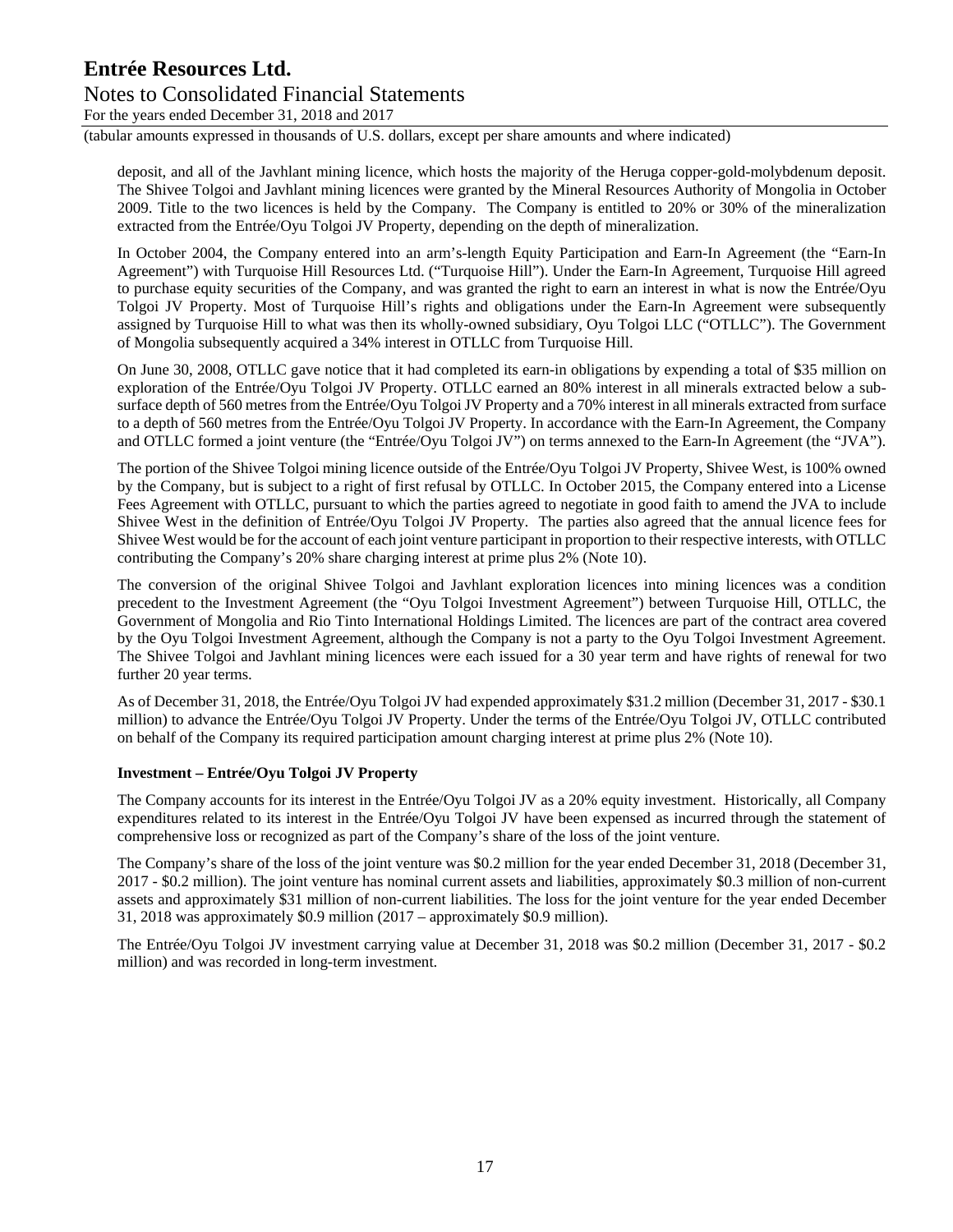## Notes to Consolidated Financial Statements

For the years ended December 31, 2018 and 2017

(tabular amounts expressed in thousands of U.S. dollars, except per share amounts and where indicated)

### **9 Mineral property interests**

#### **Cañariaco Project Royalty, Peru**

In August 2015, the Company acquired from Candente Copper Corp. (TSX:DNT) ("Candente") a 0.5% net smelter returns royalty (the "Cañariaco Project Royalty") on Candente's 100% owned Cañariaco copper project in Peru for a purchase price of \$500,000.

In June 2018, the Company sold the Cañariaco Project Royalty to Anglo Pacific, whereby the Company transferred all the issued and outstanding shares of its subsidiaries that directly or indirectly hold the Cañariaco Project Royalty to Anglo Pacific in return for consideration of \$1.0 million, payable by the issuance of 478,951 Anglo Pacific common shares. In addition, Entrée retains the right to a portion of any future royalty income received by Anglo Pacific in relation to the Cañariaco Project Royalty ("Royalty Pass-Through Payments") as follows:

- 20% of any royalty payment received for any calendar quarter up to and including December 31, 2029;
- 15% of any royalty payment received for any calendar quarter commencing January 1, 2030 up to and including the quarter ending December 31, 2034; and
- 10% of any royalty payment received for any calendar quarter commencing January 1, 2035 up to and including the quarter ending December 31, 2039.

In accordance with IFRS, the Company has attributed a value of \$nil to the Royalty Pass-Through Payments since realization of the proceeds is contingent upon several uncertain future events not wholly within the control of the Company.

The Company recognized a gain on the sale of the Cañariaco Project Royalty of \$0.4 million as outlined below.

| Consideration received                                     | 1,000 |
|------------------------------------------------------------|-------|
| Mineral property interest cost - Cañariaco Project Royalty | (532) |
| <b>Transaction costs</b>                                   | (115) |
| <b>Gain on sale</b>                                        | 353   |

The fair value of the common shares received was based on the trading share price at GBP1.57 (\$2.09) per common share. The common shares received have been designated as FVTPL (Note 6).

#### **Other Properties**

The Company also has interests in other properties in Mongolia (Shivee West property) and Australia (Blue Rose joint venture). During fiscal 2014, the Company recorded an impairment against the property in Australia and, as a result, there was \$nil recognized as an asset on the statement of financial position.

On January 1, 2017, the Company owned the Ann Mason Project in Nevada and the Lordsburg property in New Mexico, which were transferred to Mason Resources per the Arrangement (Note 5) on May 9, 2017.

### **10 Loan payable to Oyu Tolgoi LLC**

Under the terms of the Entrée/Oyu Tolgoi JV (Note 8), Entrée has elected to have OTLLC contribute funds to approved joint venture programs and budgets on the Company's behalf. Interest on each loan advance shall accrue at an annual rate equal to OTLLC's actual cost of capital or the prime rate of the Royal Bank of Canada, plus two percent (2%) per annum, whichever is less, as at the date of the advance. The loan will be repayable by the Company monthly from ninety percent (90%) of the Company's share of available cash flow from the Entrée/Oyu Tolgoi JV. In the absence of available cash flow, the loan will not be repayable. The loan is not expected to be repaid within one year. During the year ended December 31, 2018, the Company recorded interest expense of \$0.3 million in connection with the loan (December 31, 2017 - \$0.3 million).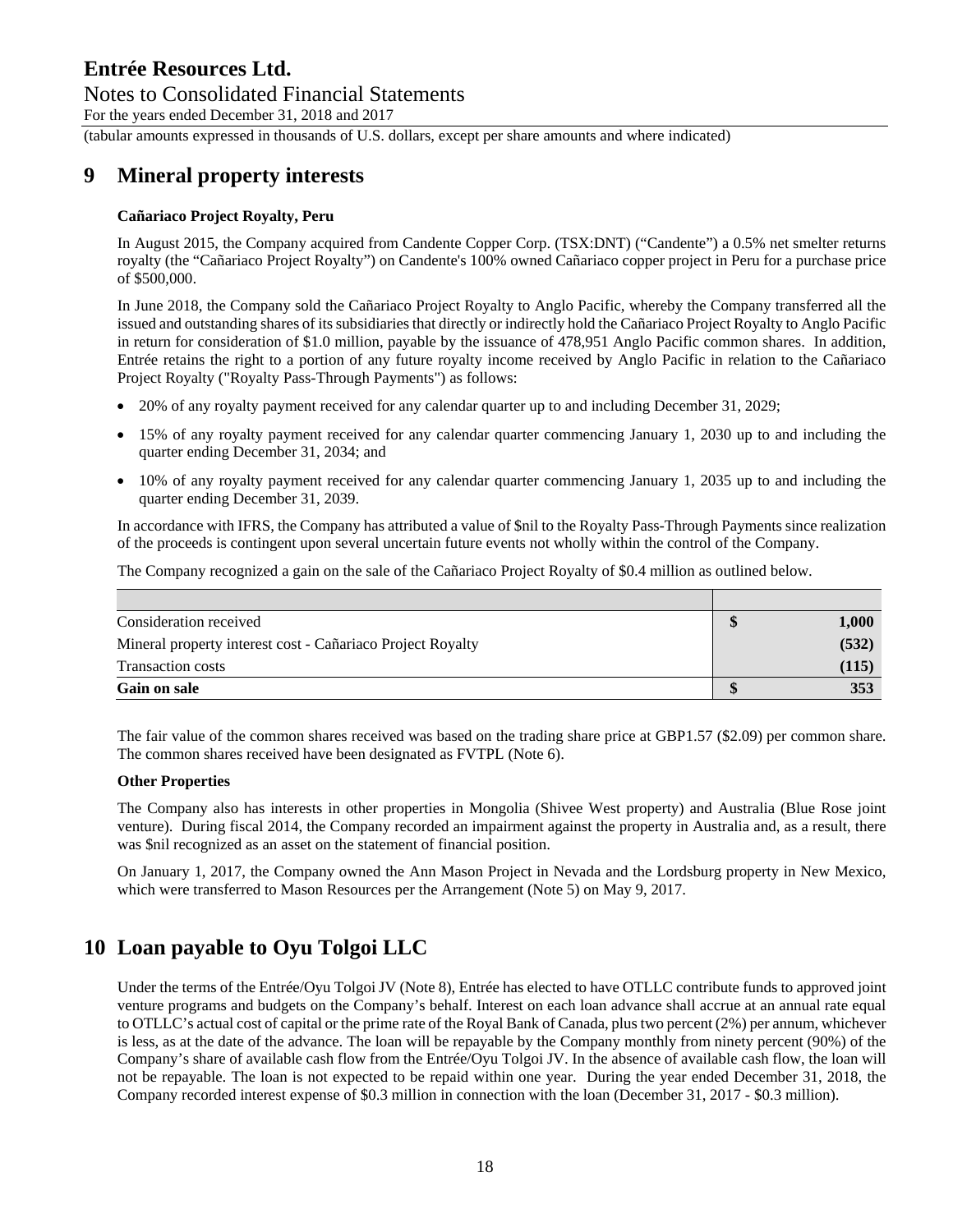### Notes to Consolidated Financial Statements

For the years ended December 31, 2018 and 2017

(tabular amounts expressed in thousands of U.S. dollars, except per share amounts and where indicated)

### **11 Deferred revenue**

In February 2013, the Company entered into an equity participation and funding agreement (the "2013 Agreement") with Sandstorm Gold Ltd. ("Sandstorm") whereby Sandstorm provided an upfront deposit (the "Deposit") of \$40 million. The Company will use future payments that it receives from its mineral property interests to purchase and deliver metal credits to Sandstorm, in amounts that are indexed to the Company's share of gold, silver and copper production from the current Entrée/Oyu Tolgoi JV Property. Upon the delivery of metal credits, Sandstorm will also make the cash payment outlined below. In addition, the 2013 Agreement provided for a partial refund of the Deposit and a pro rata reduction in the number of metal credits deliverable to Sandstorm in the event of a partial expropriation of Entrée's economic interest, contractually or otherwise, in the current Entrée/Oyu Tolgoi JV Property.

On February 23, 2016, the Company and Sandstorm entered into an Agreement to Amend, whereby the Company refunded 17% of the Deposit (\$6.8 million) (the "Refund") in cash and shares thereby reducing the Deposit to \$33.2 million for a 17% reduction in the metal credits that the Company is required to deliver to Sandstorm. At closing on March 1, 2016, the parties entered into an Amended and Restated Equity Participation and Funding Agreement (the "Amended Sandstorm Agreement"). Under the terms of the Amended Sandstorm Agreement, the Company will purchase and deliver gold, silver and copper credits equivalent to:

- 28.1% of Entrée's share of gold and silver, and 2.1% of Entrée's share of copper, produced from the Shivee Tolgoi mining licence (excluding Shivee West); and
- 21.3% of Entrée's share of gold and silver, and 2.1% of Entrée's share of copper, produced from the Javhlant mining licence.

Upon the delivery of metal credits, Sandstorm will make a cash payment to the Company equal to the lesser of the prevailing market price and \$220 per ounce of gold, \$5 per ounce of silver and \$0.50 per pound of copper (subject to inflation adjustments). After approximately 8.6 million ounces of gold, 40.3 million ounces of silver and 9.1 billion pounds of copper have been produced from the entire current Entrée/Oyu Tolgoi JV Property the cash payment will be increased to the lesser of the prevailing market price and \$500 per ounce of gold, \$10 per ounce of silver and \$1.10 per pound of copper (subject to inflation adjustments). To the extent that the prevailing market price is greater than the amount of the cash payment, the difference between the two will be credited against the Deposit (the net amount of the Deposit being the "Unearned Balance").

This arrangement does not require the delivery of actual metal, and the Company may use revenue from any of its assets to purchase the requisite amount of metal credits.

Under the Amended Sandstorm Agreement, Sandstorm has a right of first refusal, subject to certain exceptions, on future production-based funding agreements. The Amended Sandstorm Agreement also contains other customary terms and conditions, including representations, warranties, covenants and events of default. The initial term of the Amended Sandstorm Agreement is 50 years, subject to successive 10-year extensions at the discretion of Sandstorm.

In addition, the Amended Sandstorm Agreement provides that the Company will not be required to make any further refund of the Deposit if Entrée's economic interest is reduced by up to and including 17%. If there is a reduction of greater than 17% up to and including 34%, the Amended Sandstorm Agreement provides the Company with the ability to refund a corresponding portion of the Deposit in cash or common shares of the Company or any combination of the two at the Company's election, in which case there would be a further corresponding reduction in deliverable metal credits. If the Company elects to refund Sandstorm with common shares of the Company, the value of each common share shall be equal to the volume weighted average price for the five (5) trading days immediately preceding the 90<sup>th</sup> day after the reduction in Entrée's economic interest. In no case will Sandstorm become a "control person" under the Amended Sandstorm Agreement. In the event an issuance of shares would cause Sandstorm to become a "control person", the maximum number of shares will be issued, and with respect to the value of the remaining shares, 50% will not be refunded (and there will not be a corresponding reduction in deliverable metal credits) and the remaining 50% will be refunded by the issuance of shares in tranches over time, such that the number of shares that Sandstorm holds does not reach or exceed 20%. All shares will be priced in the context of the market at the time they are issued.

In the event of a full expropriation, the remainder of the Unearned Balance after the foregoing refunds must be returned in cash.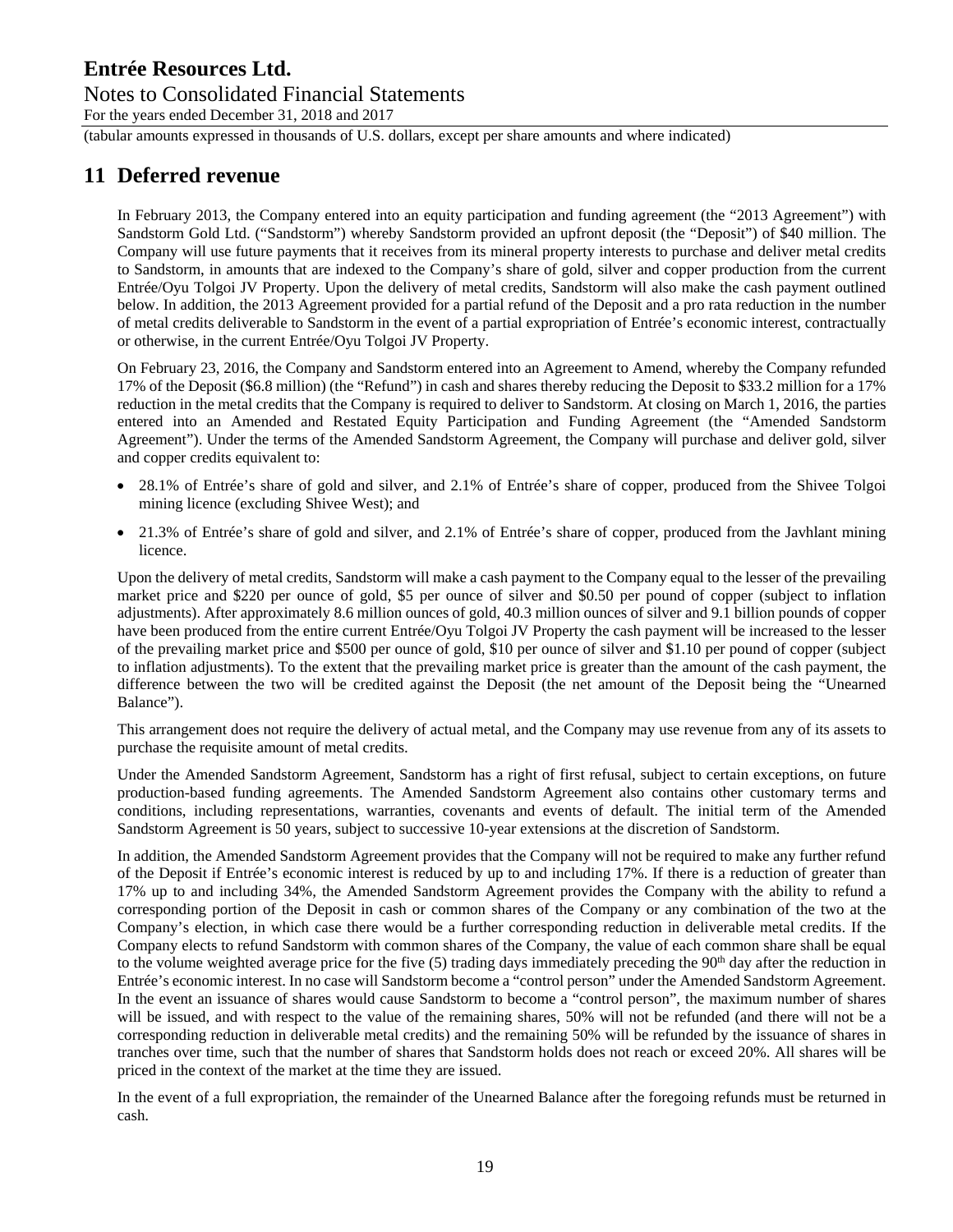### Notes to Consolidated Financial Statements

For the years ended December 31, 2018 and 2017

(tabular amounts expressed in thousands of U.S. dollars, except per share amounts and where indicated)

For accounting purposes, the Deposit is accounted for as deferred revenue on the statement of financial position and the original Deposit was recorded at the historical amount of C\$40.0 million. As a result of the Amended Sandstorm Agreement, the deferred revenue amount was adjusted to reflect the \$6.8 million Refund which was recorded at the foreign exchange amount at the date of the Refund resulting in a net balance of C\$30.9 million. This amount is subject to foreign currency fluctuations upon conversion to U.S. dollars at each reporting period.

The \$6.8 million Refund was paid with \$5.5 million in cash and the issuance of \$1.3 million of common shares of the Company. On March 1, 2016, the Company issued 5,128,604 common shares to Sandstorm at a price of C\$0.3496 per common share pursuant to the Agreement to Amend.

As outlined in Note 4(o), the Company has determined that the Deposit contains a significant financing component, as such, the Company recognized finance costs on the deferred revenue balances totaling \$3.0 million for the year ended December 31, 2018.

### **12 Share capital**

#### a) **Common shares**

The Company's authorized share capital consists of unlimited common shares without par value. At December 31, 2018, the Company had  $174,806,820$  (December 31,  $2017 - 173,573,572$ ) shares issued and outstanding.

#### b) **Net loss per common share**

Net loss per common share information in these consolidated financial statements is computed by dividing the net loss attributable to common shares by the weighted average number of common shares outstanding during the period. All share options and share purchase warrants outstanding at each period end have been excluded from the weighted average share calculation as they are anti-dilutive.

#### c) **Plan of arrangement**

On May 9, 2017, the Company completed the spin-out of its Ann Mason Project and Lordsburg property into Mason Resources through the Arrangement under Section 288 of the BCBCA (Note 5). As part of the Arrangement, Entrée shareholders received Mason Common Shares by way of a share exchange, pursuant to which each existing share of Entrée was exchanged for one "new" share of Entrée and 0.45 of a Mason Common Share. Optionholders and warrantholders of Entrée received replacement options and warrants of Entrée and options and warrants of Mason Resources which were proportionate to, and reflective of the terms of, their existing options and warrants of Entrée.

#### d) **Private placement**

In January 2017, the Company closed a non-brokered private placement in two tranches issuing a total of 18,529,484 units at a price of C\$0.41 per unit for aggregate gross proceeds of C\$7.6 million. Each unit consisted of one common share of the Company and one-half of one transferable common share purchase warrant (a "Warrant"). Each whole Warrant entitled the holder to acquire one additional common share of the Company at a price of C\$0.65 per share (pre-Arrangement price) for a period of 5 years. No commissions or finders' fees were paid in connection with the private placement. Pursuant to the Arrangement, on May 23, 2017 each Warrant was exchanged for one replacement Entrée Warrant and 0.45 of a Mason Resources transferable common share purchase warrant with the same attributes as the original Warrants. The exercise price of the replacement Entrée Warrants was adjusted based on the market value of the two companies after completion of the Arrangement resulting in a ratio between Entrée and Mason Resources of 85% and 15%, respectively.

#### e) **Share options**

The Company provides share-based compensation to its directors, officers, employees, and consultants through grants of share options.

The Company has adopted a stock option plan (the "Plan") to grant options to directors, officers, employees and consultants to acquire up to 10% of the issued and outstanding shares of the Company. Options granted can have a term of up to ten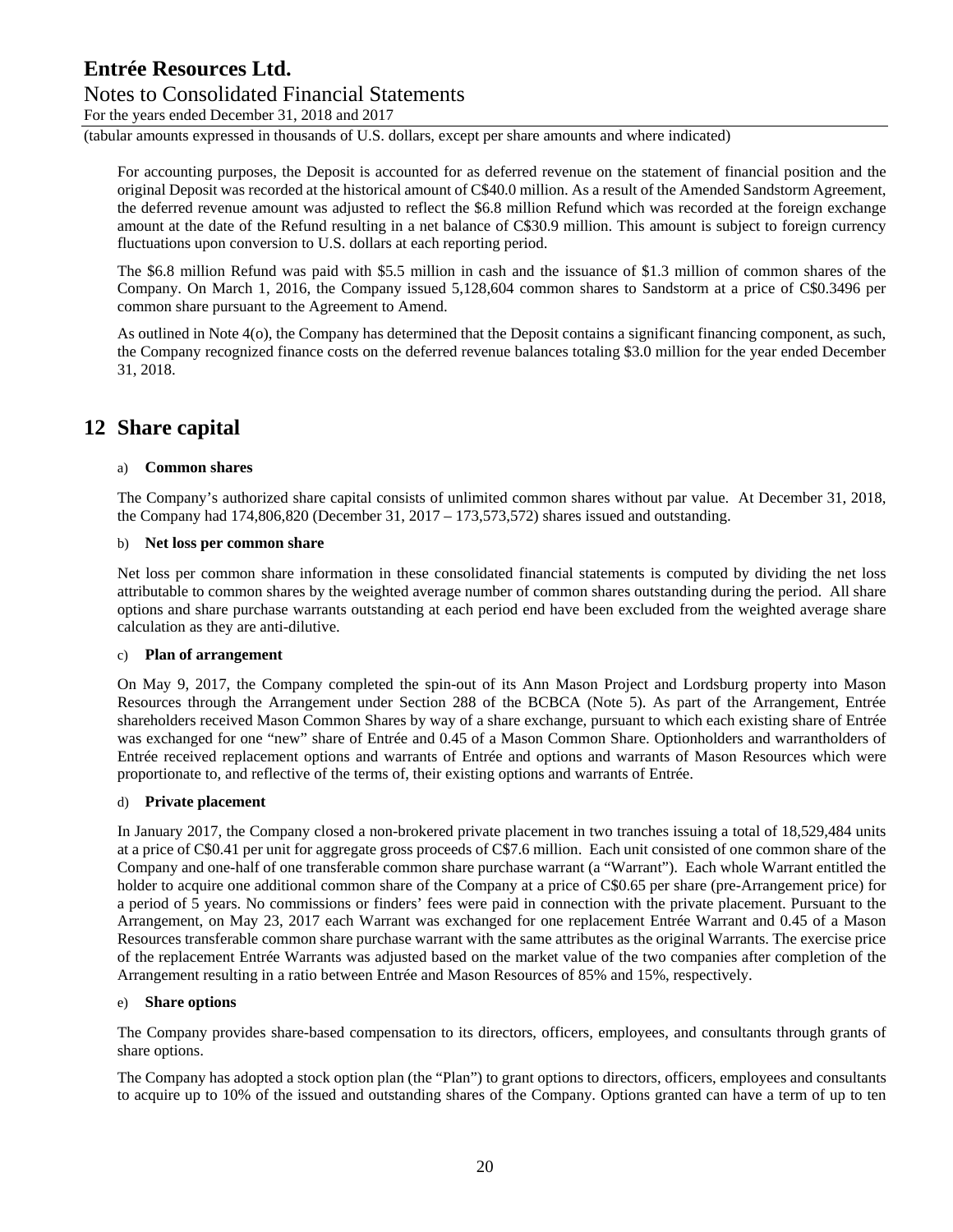### Notes to Consolidated Financial Statements

For the years ended December 31, 2018 and 2017

(tabular amounts expressed in thousands of U.S. dollars, except per share amounts and where indicated)

years and an exercise price typically not less than the Company's closing share price on the TSX on the last trading day before the date of grant. Vesting is determined at the discretion of the Board of Directors.

Under the Plan, an option holder may elect to transform an option, in whole or in part and, in lieu of receiving shares to which the terminated option relates (the "Designated Shares"), receive the number of shares, disregarding fractions, which, when multiplied by the weighted average trading price of the shares on the TSX during the five trading days immediately preceding the day of termination (the "Fair Value" per share) of the Designated Shares, has a total dollar value equal to the number of Designated Shares multiplied by the difference between the Fair Value and the exercise price per share of the Designated Shares.

The Company uses historical data to estimate option exercise, forfeiture and employee termination within the valuation model. The risk-free interest rate is based on a treasury instrument whose term is consistent with the expected term of the share options. Since the Company has not paid and does not anticipate paying dividends on its common shares, the expected dividend yield is assumed to be zero. Companies are required to utilize an estimated forfeiture rate when calculating the expense for the reporting period. Based on the best estimate, management applied the estimated forfeiture rate of nil in determining the expense recorded in the accompanying Statements of Comprehensive Loss.

Share option transactions are summarized as follows:

|                                     | Number of share<br>options $(000's)$ | Weighted average<br>exercise price<br>$\mathbf{C}\mathbf{\$}$ |
|-------------------------------------|--------------------------------------|---------------------------------------------------------------|
| Outstanding – December 31, 2016 $*$ | 12,010                               | 0.48                                                          |
| Granted                             | 1,900                                | 0.52                                                          |
| Exercised                           | (1,899)                              | 0.32                                                          |
| Cancelled                           | (1,646)                              | 0.75                                                          |
| Forfeited/expired                   | (1,190)                              | 1.20                                                          |
| Outstanding - December 31, 2017     | 9,175                                | 0.38                                                          |
| Granted                             | 2,290                                | 0.55                                                          |
| Exercised                           | (1,233)                              | 0.40                                                          |
| Cancelled                           | (1,522)                              | 0.41                                                          |
| Outstanding – December 31, 2018     | 8,710                                | 0.42                                                          |

\*The weighted average exercise price is before the exercise price adjustment applied pursuant to the Arrangement (Note 5). The exercise prices were adjusted such that the aggregate "in the money" amounts for the outstanding options remained the same before and after the Arrangement.

At December 31, 2018, the following share options were outstanding:

| Number of share options<br>$(000 \text{ s})$ | Vested $(000s)$ | <b>Exercise price per share</b><br>$\mathbf{C}\mathbf{\$}$ | <b>Expiry date</b> |
|----------------------------------------------|-----------------|------------------------------------------------------------|--------------------|
| 960                                          | 960             | $0.18 - 0.36$                                              | $Feb - Dec 2019$   |
| 1,320                                        | 1,320           | $0.28 - 0.32$                                              | $July - Dec 2020$  |
| 2,240                                        | 2,240           | $0.33 - 0.36$                                              | $Mar - Nov 2021$   |
| 1,900                                        | 1,900           | $0.52 - 0.62$                                              | May – Oct 2022     |
| 2,290                                        | 2,265           | $0.55 - 0.63$                                              | $Feb - Dec 2023$   |
| 8,710                                        | 8,685           |                                                            |                    |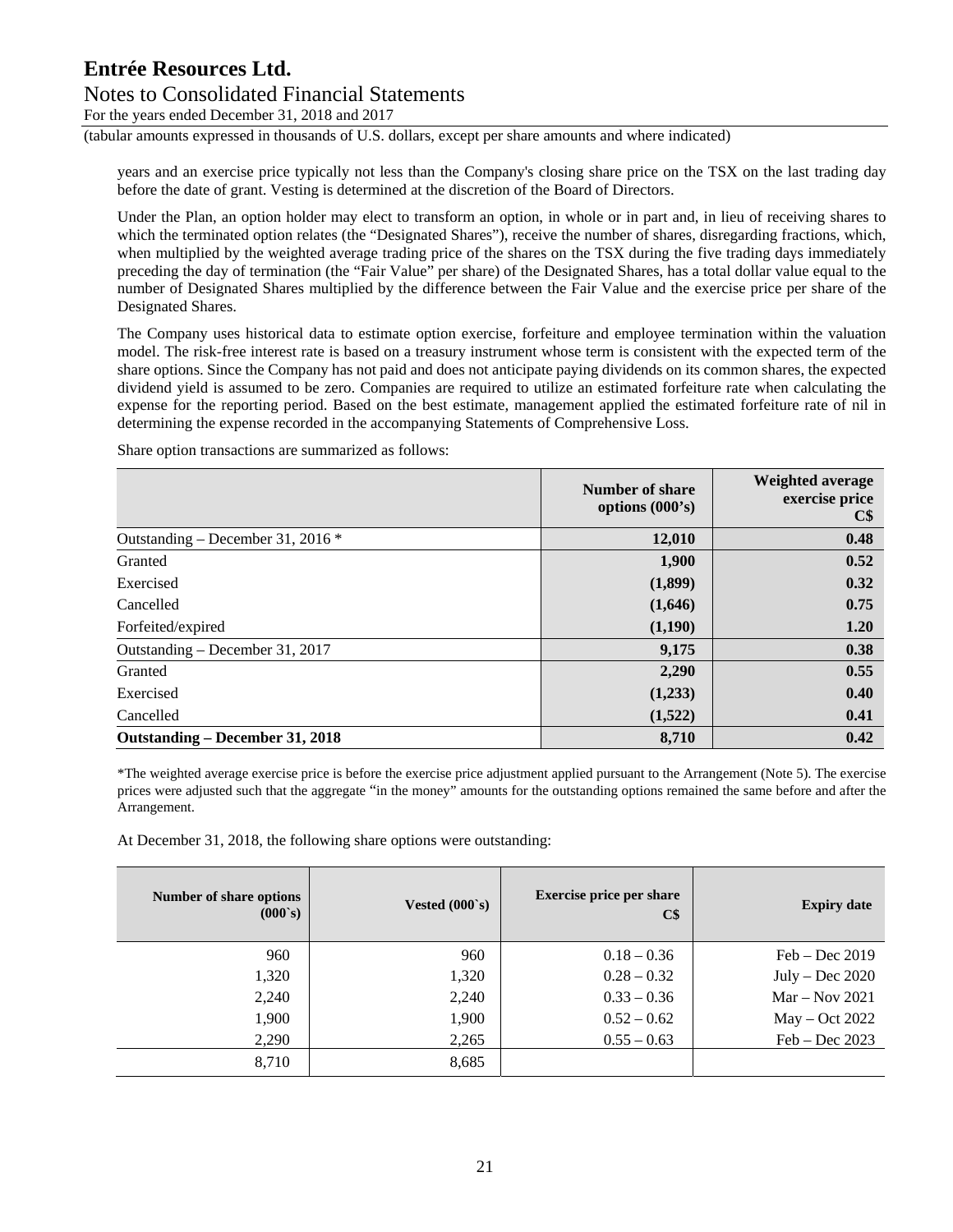### Notes to Consolidated Financial Statements

For the years ended December 31, 2018 and 2017

(tabular amounts expressed in thousands of U.S. dollars, except per share amounts and where indicated)

|                                                          | <b>December 31, 2018</b> |
|----------------------------------------------------------|--------------------------|
| Weighted average exercise price for exercisable options  | C\$0.44                  |
| Weighted average share price for options exercised       | C\$0.60                  |
| Weighted average years to expiry for exercisable options | 3.23                     |

Pursuant to the Arrangement, on May 23, 2017 each outstanding option was exchanged for one replacement Entrée option with the same expiry date and 0.45 of a Mason Resources option. The exercise prices of the replacement Entrée options were adjusted based on the market value of the two companies after completion of the Arrangement.

For the year ended December 31, 2018, the total share-based compensation charges relating to 2,290,000 options granted to officers, employees, directors and consultants was \$0.5 million (2017 - \$0.6 million).

The weighted average fair value at date of grant for the options granted during the year ended December 31, 2018 was C\$0.30 (2017 – C\$0.24). The following weighted average assumptions were used for the Black-Scholes valuation of share options granted:

|                                  | 2018     | 2017     |
|----------------------------------|----------|----------|
| Risk-free interest rate          | 1.91%    | 1.62%    |
| Expected life of options (years) | 4.7      | 4.6      |
| Expected volatility              | 64%      | 72%      |
| Expected dividend                | $0.00\%$ | $0.00\%$ |

#### f) **Share purchase warrants**

At December 31, 2018, the following share purchase warrants were outstanding:

| <b>Expiry date</b> | <b>Exercise price per share</b><br>C\$ | Number of share purchase warrants<br>(000's) |
|--------------------|----------------------------------------|----------------------------------------------|
| January 10, 2022   | 0.55                                   | 8,655                                        |
| January 12, 2022   | 0.55                                   | 610                                          |

The share purchase warrants were all issued in 2017 and there has been no exercise or cancellation of these warrants as at December 31, 2018.

The fair value per share purchase warrant was determined to be C\$0.37 using the following weighted average assumptions using the Black-Scholes option pricing model:

| Share price             | C\$0.55  |
|-------------------------|----------|
| Risk-free interest rate | 1.01%    |
| Expected dividend       | $0.00\%$ |
| Expected life           | 5 years  |
| Expected volatility     | 72%      |

#### g) **Bonus shares**

In May 2017, the Company issued 100,000 common shares for no cash proceeds pursuant to a grant of employment inducement bonus shares.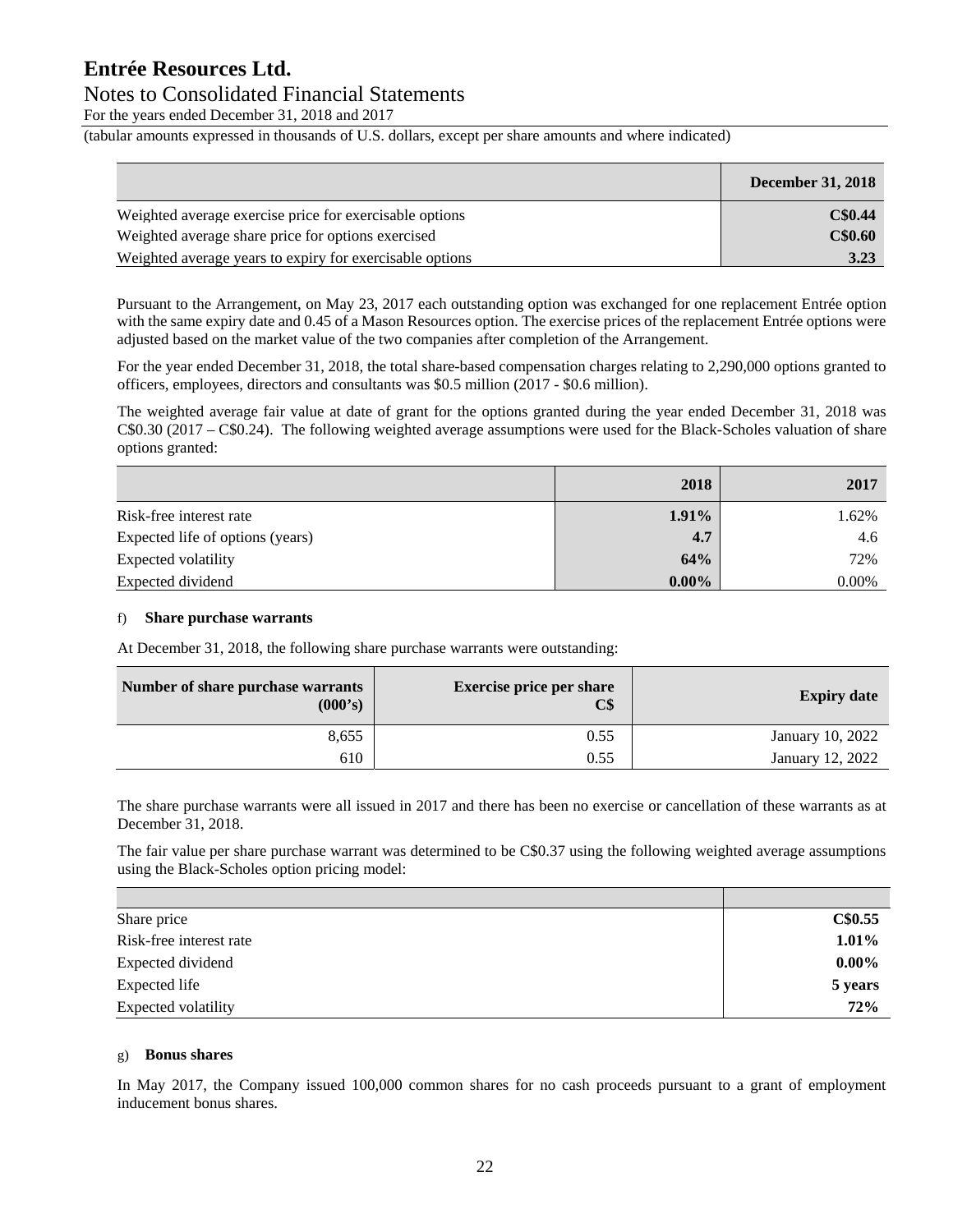### Notes to Consolidated Financial Statements

For the years ended December 31, 2018 and 2017

(tabular amounts expressed in thousands of U.S. dollars, except per share amounts and where indicated)

### **13 Segmented information**

The Company operates in one business segment being the exploration and evaluation of mineral property interests. The Company's non-current assets geographically are as follows:

|                               | 2018                    | 2017      |
|-------------------------------|-------------------------|-----------|
| Canada                        |                         |           |
| Property and equipment        | \$<br>83                | \$<br>106 |
| Reclamation deposit and other | 12                      | 12        |
|                               | 95                      | 118       |
| <b>Other</b>                  |                         |           |
| Property and equipment        | $\overline{\mathbf{4}}$ | 6         |
| Mineral property interest     | -                       | 532       |
| Long-term investments         | 199                     | 151       |
|                               | 203                     | 689       |

As at December 31, 2017, the Company's mineral property interest was located in Peru. The property and equipment in the 'Other' category are located in Mongolia. The long-term investments are related to the Company's investment in the Entrée/Oyu Tolgoi JV Property in Mongolia.

### **14 Exploration costs**

|          |    | 2018 |   | 2017 |
|----------|----|------|---|------|
| Mongolia | ۱J | 134  | w | 181  |
| Other    |    | 41   |   | 151  |
|          |    | 175  |   | 332  |

### **15 Income tax**

|                                       | 2018                 |              | 2017     |
|---------------------------------------|----------------------|--------------|----------|
| Loss for the year before income taxes | \$<br>(5, 198)       | <sup>S</sup> | (36,511) |
| Statutory rate                        | 27.00%               |              | 26.00%   |
| Expected income tax recovery          | (1,403)              |              | (9, 493) |
| Permanent differences and other       | (8,163)              |              | 8,820    |
| Difference in foreign tax rates       | <b>140</b>           |              | (640)    |
| Effect of change in future tax rates  | (805)                |              | (433)    |
| Change in valuation allowance         | 10,231               |              | 1,674    |
| Total income tax recovery             | \$<br>$\blacksquare$ |              | (72)     |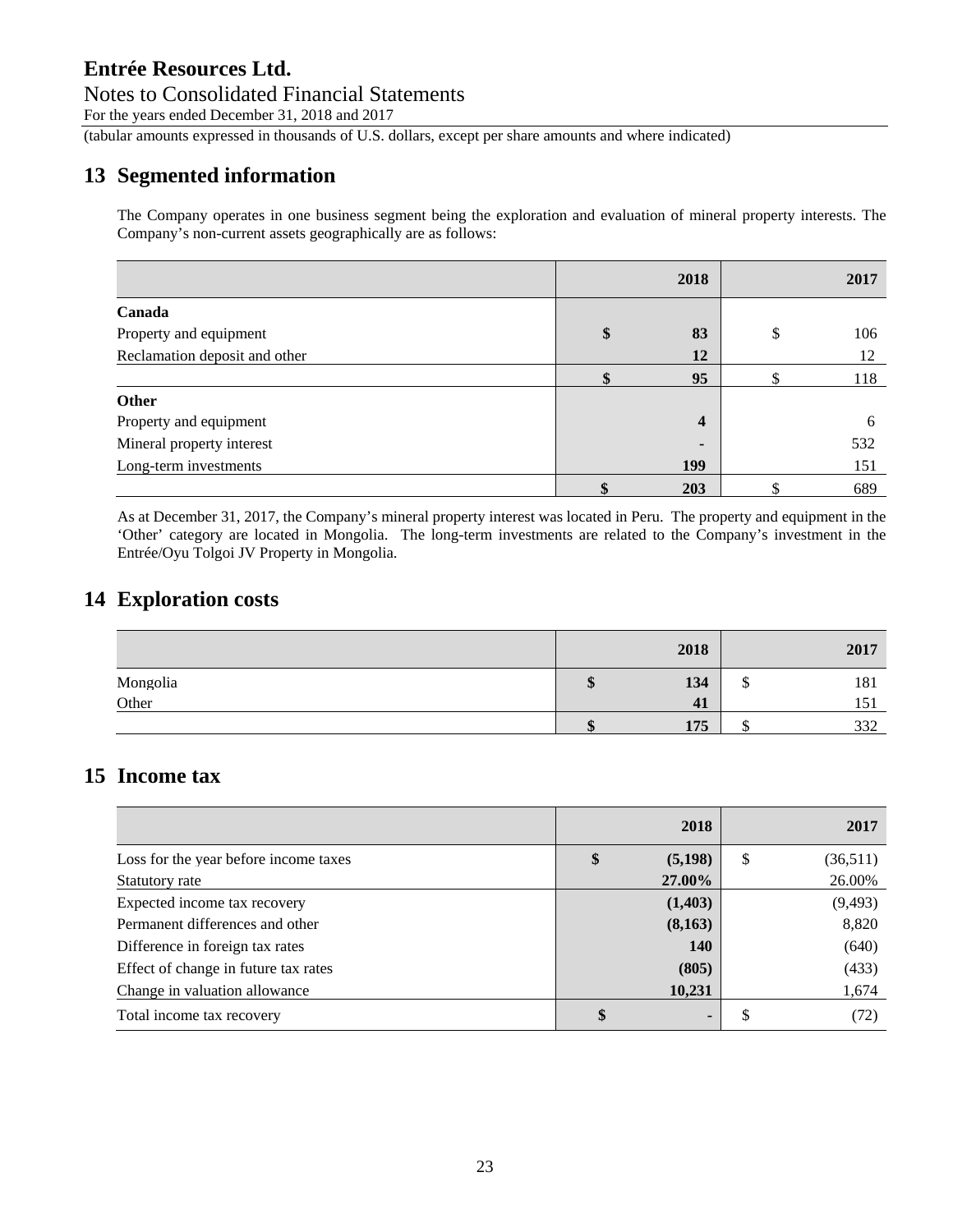### Notes to Consolidated Financial Statements

For the years ended December 31, 2018 and 2017

(tabular amounts expressed in thousands of U.S. dollars, except per share amounts and where indicated)

|                             | 2018 | 2017 |
|-----------------------------|------|------|
| Current income tax recovery |      | 72)  |
| Deferred income tax expense |      |      |
| Total income taxes          |      |      |

The Company's deferred income tax liability consisted of:

|                                     | 2018        | 2017        |
|-------------------------------------|-------------|-------------|
| Deferred income tax assets:         |             |             |
| Non-capital loss carryforward       | \$<br>9,140 | \$<br>9,608 |
| Resource expenditures               | 2,507       | 2,763       |
| Equipment                           | 239         | 193         |
| Share issue and legal costs         | 22          | 31          |
| Other                               | 11,355      | 1,113       |
|                                     | 23,263      | 13,708      |
| Unrecognized tax assets             | (23,263)    | (13,680)    |
| Net deferred income tax assets      |             | 28          |
| Deferred income tax liabilities:    |             |             |
| Foreign exchange on loan            |             | (28)        |
| Net deferred income tax liabilities | \$          | \$<br>(28)  |
|                                     |             |             |
| Net deferred income tax             | \$          | \$          |

The Company has available for deduction against future taxable income non-capital losses of approximately \$31.7 million (2017: \$31.1 million) in Canada, \$nil (2017: \$0.7 million) in China, \$nil (2017: \$1.0 million) in Peru, \$5.8 million (2017: \$6.2 million) in Mongolia and \$0.3 million (2017: \$nil) in Australia. These losses, if not utilized, will expire through 2038. Subject to certain restrictions, the Company also has foreign resource expenditures available to reduce taxable income in future years. Deferred tax benefits which may arise as a result of these losses, resource expenditures, equipment, share issue and legal costs have not been recognized in these consolidated financial statements.

### **16 Financial instruments**

#### a) **Fair value classification of financial instruments**

The fair value hierarchy establishes three levels to classify the inputs to valuation techniques used to measure fair value. Level 1 inputs are quoted prices (unadjusted) in active markets for identical assets or liabilities. Level 2 inputs are other than quoted prices included in Level 1 that are observable for the asset or liability, either directly (prices) or indirectly (derived from prices). Level 3 inputs are for the assets or liabilities that are not based on observable market data (unobservable inputs).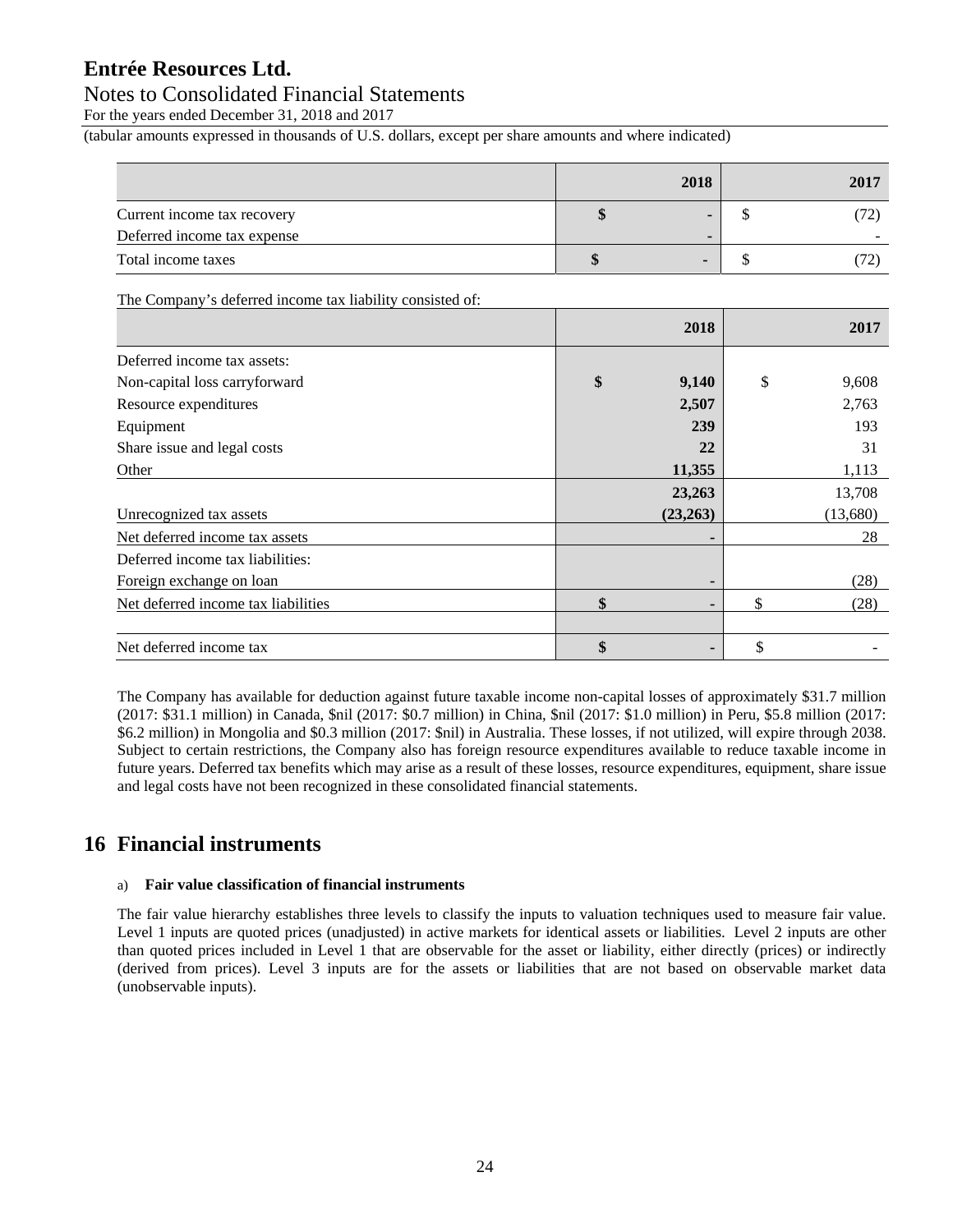### Notes to Consolidated Financial Statements

For the years ended December 31, 2018 and 2017

(tabular amounts expressed in thousands of U.S. dollars, except per share amounts and where indicated)

The Company's financial instruments consist of cash and cash equivalents, investments, receivables, deposits, accounts payable and accrued liabilities, and loan payable.

The carrying values of receivables and accounts payable and accrued liabilities approximate their fair value due to their short terms to maturity. Cash and cash equivalents and investments are measured at fair value using Level 1 inputs.

The following table summarizes the classification and carrying values of the Company's financial instruments at December 31, 2018, 2017 and January 1, 2017:

| <b>December 31, 2018</b>  | <b>FVTPL</b>             | <b>Amortized cost</b><br>(financial<br>assets) | <b>Amortized cost</b> | (financial<br>liabilities) | <b>Total</b> |
|---------------------------|--------------------------|------------------------------------------------|-----------------------|----------------------------|--------------|
| <b>Financial assets</b>   |                          |                                                |                       |                            |              |
| Cash and cash equivalents | \$<br>6,154              | \$<br>$\overline{\phantom{a}}$                 | S                     | $\overline{\phantom{a}}$   | \$<br>6,154  |
| Investments               | 912                      | ÷                                              |                       |                            | 912          |
| Deposits                  | $\overline{\phantom{0}}$ | 12                                             |                       |                            | 12           |
| Total financial assets    | 7,066                    | 12                                             |                       | -                          | 7,078        |

#### **Financial liabilities**

| Accounts payable and accrued<br>liabilities | - | $\sim$                   | 346   | 346   |
|---------------------------------------------|---|--------------------------|-------|-------|
| Loan payable                                | - | $\overline{\phantom{a}}$ | 8.380 | 8.380 |
| Total financial liabilities                 | - | $\overline{\phantom{0}}$ | 726   | 8.726 |

| <b>December 31, 2017</b>  | <b>FVTPL</b>             | <b>Amortized cost</b><br>(financial<br>assets) | <b>Amortized cost</b> | (financial<br>liabilities) |   | <b>Total</b> |
|---------------------------|--------------------------|------------------------------------------------|-----------------------|----------------------------|---|--------------|
| <b>Financial assets</b>   |                          |                                                |                       |                            |   |              |
| Cash and cash equivalents | \$<br>7,068              | \$<br>-                                        |                       | $\overline{\phantom{0}}$   | S | 7,068        |
| Receivables               |                          | 263                                            |                       |                            |   | 263          |
| Deposits                  | $\overline{\phantom{0}}$ | 12                                             |                       | $\overline{\phantom{0}}$   |   | 12           |
| Total financial assets    | 7,068                    | 275                                            |                       |                            |   | 7,343        |

#### **Financial liabilities**

| Accounts payable and accrued<br>liabilities | $\overline{\phantom{a}}$ | - | 247   | 247   |
|---------------------------------------------|--------------------------|---|-------|-------|
| Loan payable                                | -                        | - | 7.841 | 7.841 |
| Total financial liabilities                 | -                        | - | 8.088 | 8.088 |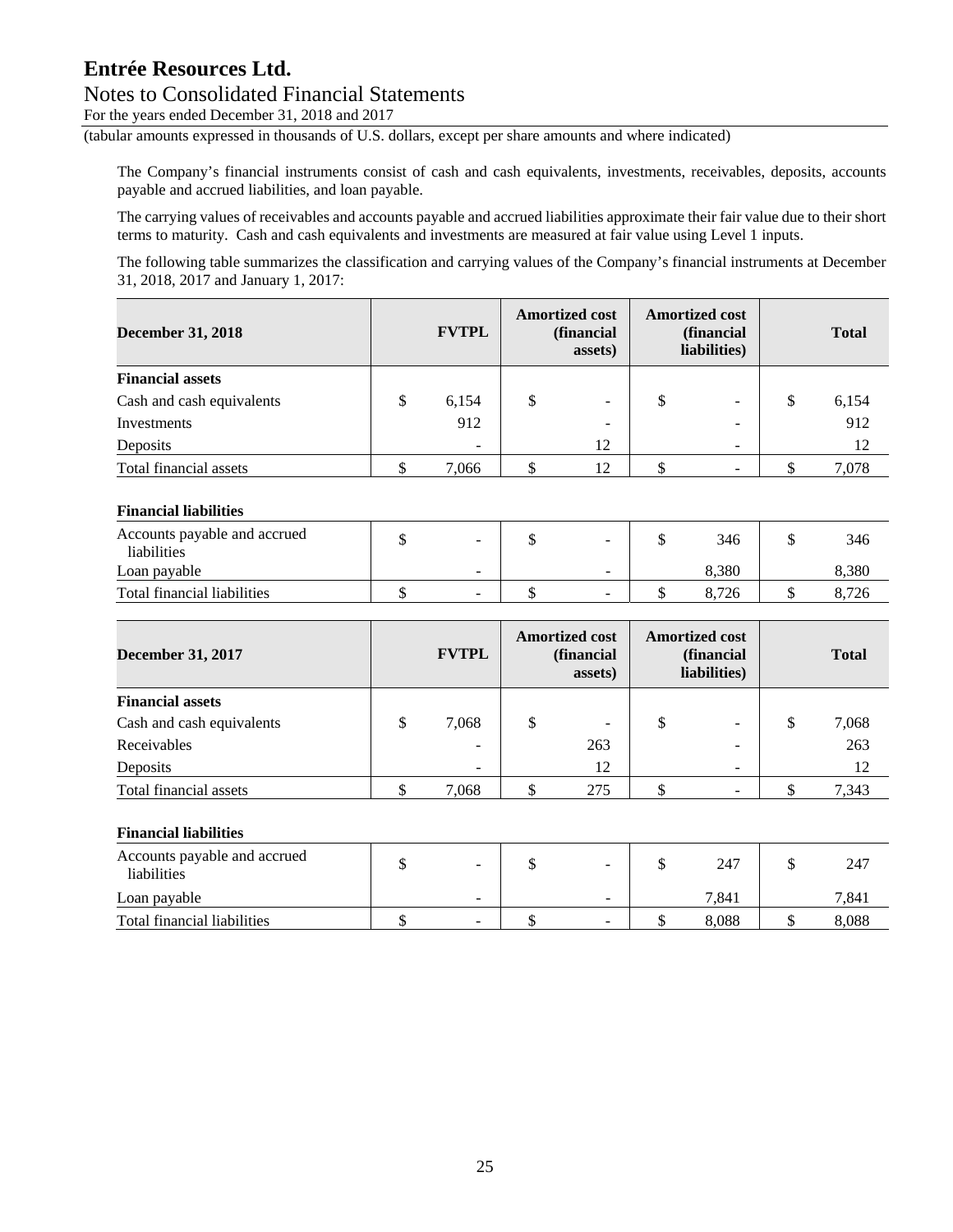### Notes to Consolidated Financial Statements

For the years ended December 31, 2018 and 2017

(tabular amounts expressed in thousands of U.S. dollars, except per share amounts and where indicated)

| <b>January 1, 2017</b>    | <b>FVTPL</b> |                          | <b>Amortized cost</b><br>(financial<br>assets) | <b>Amortized cost</b><br>(financial<br>liabilities) |    | <b>Total</b> |
|---------------------------|--------------|--------------------------|------------------------------------------------|-----------------------------------------------------|----|--------------|
| <b>Financial assets</b>   |              |                          |                                                |                                                     |    |              |
| Cash and cash equivalents | S            | 13,391                   | \$<br>$\overline{\phantom{a}}$                 | \$<br>$\overline{\phantom{a}}$                      | \$ | 13,391       |
| Receivables               |              | $\sim$                   | 35                                             | $\overline{\phantom{a}}$                            |    | 35           |
| Deposits                  |              | $\overline{\phantom{0}}$ | 490                                            | $\overline{\phantom{a}}$                            |    | 490          |
| Total financial assets    |              | 13,391                   | \$<br>525                                      | \$                                                  |    | 13.916       |

#### **Financial liabilities**

| Accounts payable and accrued<br>liabilities | $\overline{\phantom{a}}$ | $\overline{\phantom{0}}$ | 455  | 455  |
|---------------------------------------------|--------------------------|--------------------------|------|------|
| Loan payable                                | $\sim$                   | -                        | 334, | .334 |
| Total financial liabilities                 | -                        | $\sim$                   | .789 | .789 |

#### b) **Financial risk management**

*i) Credit risk* 

The Company's credit risk is primarily attributable to cash and cash equivalents and receivables.

The Company limits its credit exposure on cash and cash equivalents held in bank accounts by holding its key transactional bank accounts with large, highly rated financial institutions.

The Company's receivables balance was not significant and, therefore, was not exposed to significant credit risk.

The carrying amount of financial assets recorded in the consolidated financial statements, net of any allowances for losses, represents the Company's maximum exposure to credit risk.

*ii) Liquidity risk* 

The Company manages liquidity risk by trying to maintain enough cash balances to ensure that it is able to meet its short term and long-term obligations as and when they fall due. Company-wide cash projections are managed centrally and regularly updated to reflect the dynamic nature of the business and fluctuations caused by commodity price and exchange rate movements.

The Company's operating results may vary due to fluctuation in commodity price, inflation, foreign exchange rates and certain share prices.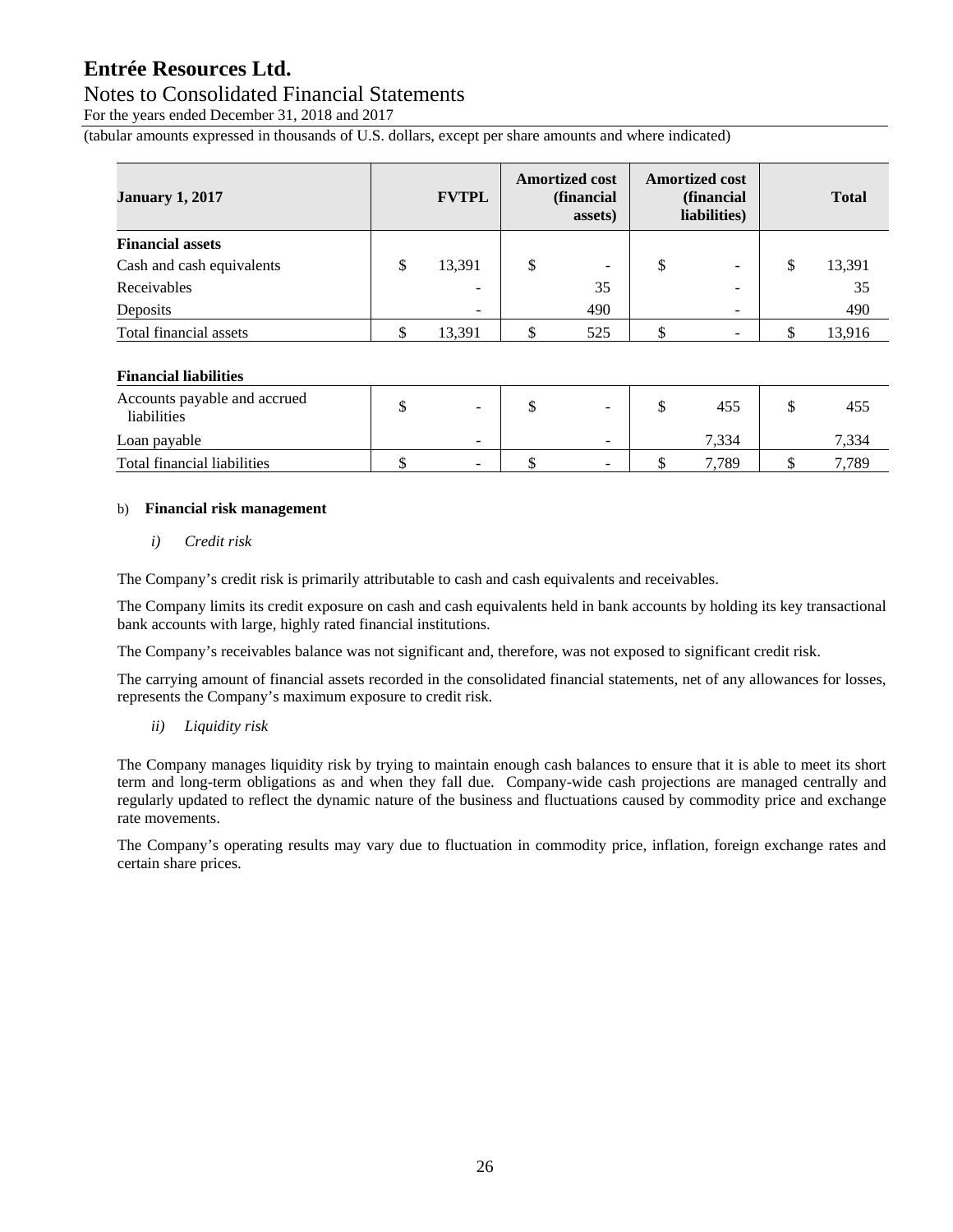### Notes to Consolidated Financial Statements

For the years ended December 31, 2018 and 2017

(tabular amounts expressed in thousands of U.S. dollars, except per share amounts and where indicated)

#### *iii) Market risks*

The Company is exposed to market risk because of the fluctuating values of its publicly traded investments. The Company has no control over these fluctuations and does not hedge its investments. Based on the December 31, 2018 portfolio value, a 10% increase or decrease in market price would result in a \$0.1 million change in net loss.

*iv) Interest rate risk* 

The Company's interest rate risk arises primarily from the interest received on cash and cash equivalents and on loan payable which is at variable rates (Note 10). As at December 31, 2018, with other variables unchanged, a 1% increase in the interest rate applicable to loan payable would result in an insignificant change in net loss. Deposits are invested on a short-term basis to enable adequate liquidity for payment of operational and exploration expenditures. The Company does not believe that it is exposed to material interest rate risk on its cash and cash equivalents.

As at December 31, 2018, the Company has not entered into any contracts to manage interest rate risk.

*v) Foreign exchange risk* 

The functional currency of the parent company is C\$. The functional currency of the significant subsidiaries and the reporting currency of the Company is the United States dollar.

As at December 31, 2018, the Company has not entered into contracts to manage foreign exchange risk.

The Company is exposed to foreign exchange risk through the following assets and liabilities:

|                                          | <b>December 31, 2018</b> | <b>December 31, 2017</b> | <b>January 1, 2017</b> |
|------------------------------------------|--------------------------|--------------------------|------------------------|
| Cash and cash equivalents                | 6,154                    | 7,068                    | 13,391                 |
| Investments                              | 912                      | -                        |                        |
| Receivables                              | -                        | 263                      | 35                     |
| Accounts payable and accrued liabilities | (346)                    | (247)                    | (455)                  |
|                                          | 6.720                    | 7,084                    | 12,971                 |

As at December 31, 2018, with other variables unchanged, a 10% increase or decrease in the value of the USD against the currencies to which the Company is normally exposed (C\$) would result in an insignificant change in net loss.

### **17 Capital management**

The Company considers items included in shareholders' equity (deficiency) as capital. The Company's objective when managing capital is to safeguard the Company's ability to continue as a going concern so that it can continue to provide returns for shareholders and benefits for other stakeholders.

The Company manages its capital structure and makes adjustments in light of changes in economic conditions and the risk characteristics of the underlying assets. In order to facilitate the management of its capital requirements, the Company prepares annual expenditure budgets which are revised periodically based on the results of its exploration programs, availability of financing, and industry conditions. There are no external restrictions on management of capital.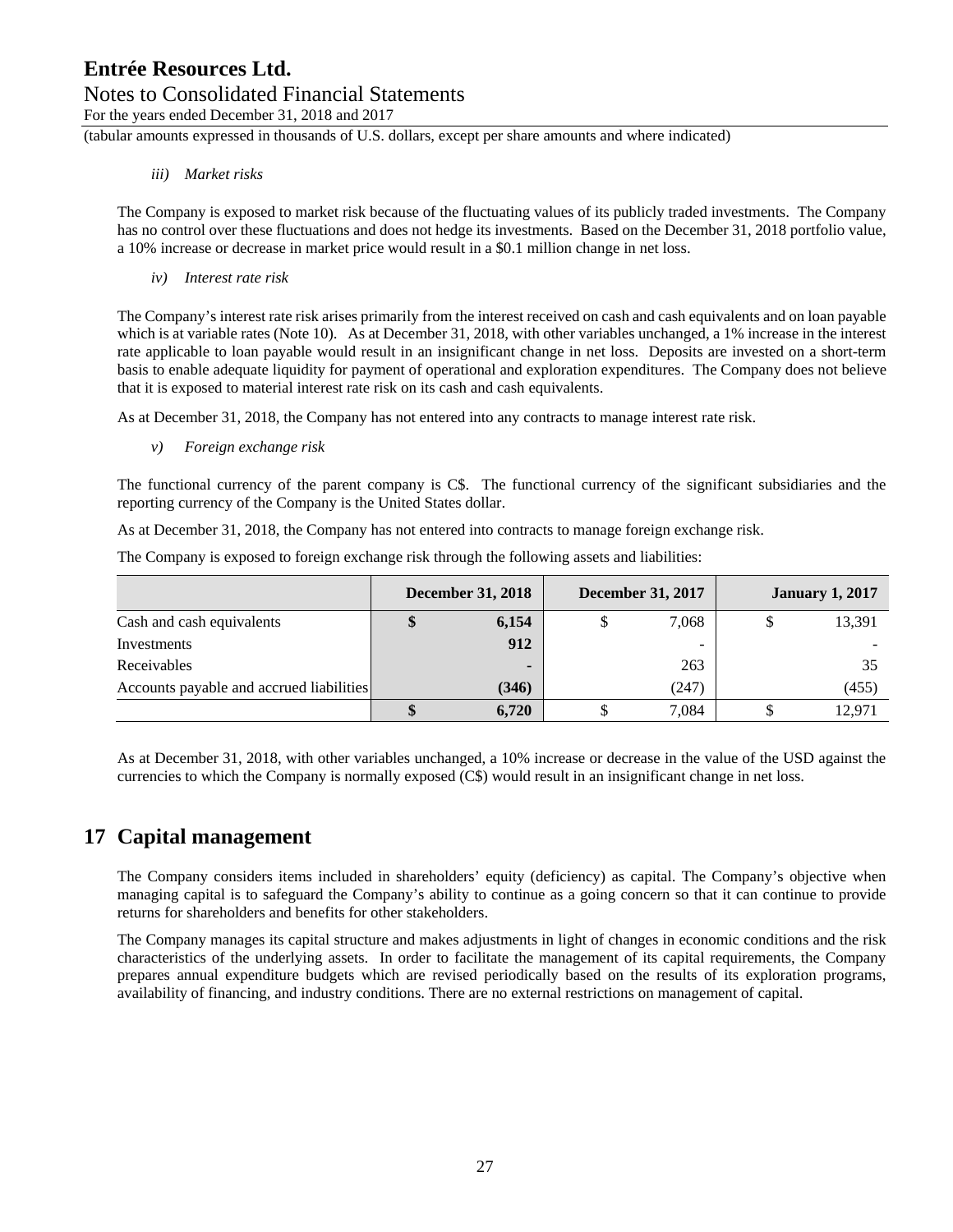Notes to Consolidated Financial Statements

For the years ended December 31, 2018 and 2017

(tabular amounts expressed in thousands of U.S. dollars, except per share amounts and where indicated)

### **18 Supplemental cash flow information**

|                                                   | <b>Note</b> | 2018  | 2017 |
|---------------------------------------------------|-------------|-------|------|
| Non-cash investing activities                     |             |       |      |
| Acquisition of investments from the sale of asset | 6.9         | 1,000 |      |

### **19 Commitments and contingencies**

As at December 31, 2018, the Company had the following commitments:

|                   | <b>Total</b> | Less than 1<br>vear | $-3$ vears |              | 3-5 years | More than 5<br>vears |        |
|-------------------|--------------|---------------------|------------|--------------|-----------|----------------------|--------|
| Lease commitments | 101<br>421   | 106                 |            | つ15<br>J 1 J |           | -                    | $\sim$ |

Under the terms of the Amended Sandstorm Agreement, the Company may be subject to a contingent liability if certain events occur (Note 11).

### **20 Related party transactions**

The Company's related parties include key management personnel and directors. Direct remuneration paid to the Company's directors and key management personnel during the years ended December 31, 2018 and 2017 are as follows:

|                          |    | 2018  | 2017 |
|--------------------------|----|-------|------|
| Directors' fees          |    | 142   | 153  |
| Salaries and benefits    | ٨D | 1,143 | 929  |
| Share-based compensation |    | 461   | 410  |

As of December 31, 2018, included in the accounts payable and accrued liabilities balance on the consolidated statement of financial position is \$0.2 million (December 31, 2017 - \$0.4 million; January 1, 2017 - \$0.1 million) due to the Company's directors and key management personnel.

Upon a change of control of the Company, amounts totaling \$1.0 million (Dec 31, 2017 - \$1.3 million) will become payable to certain officers and management personnel of the Company.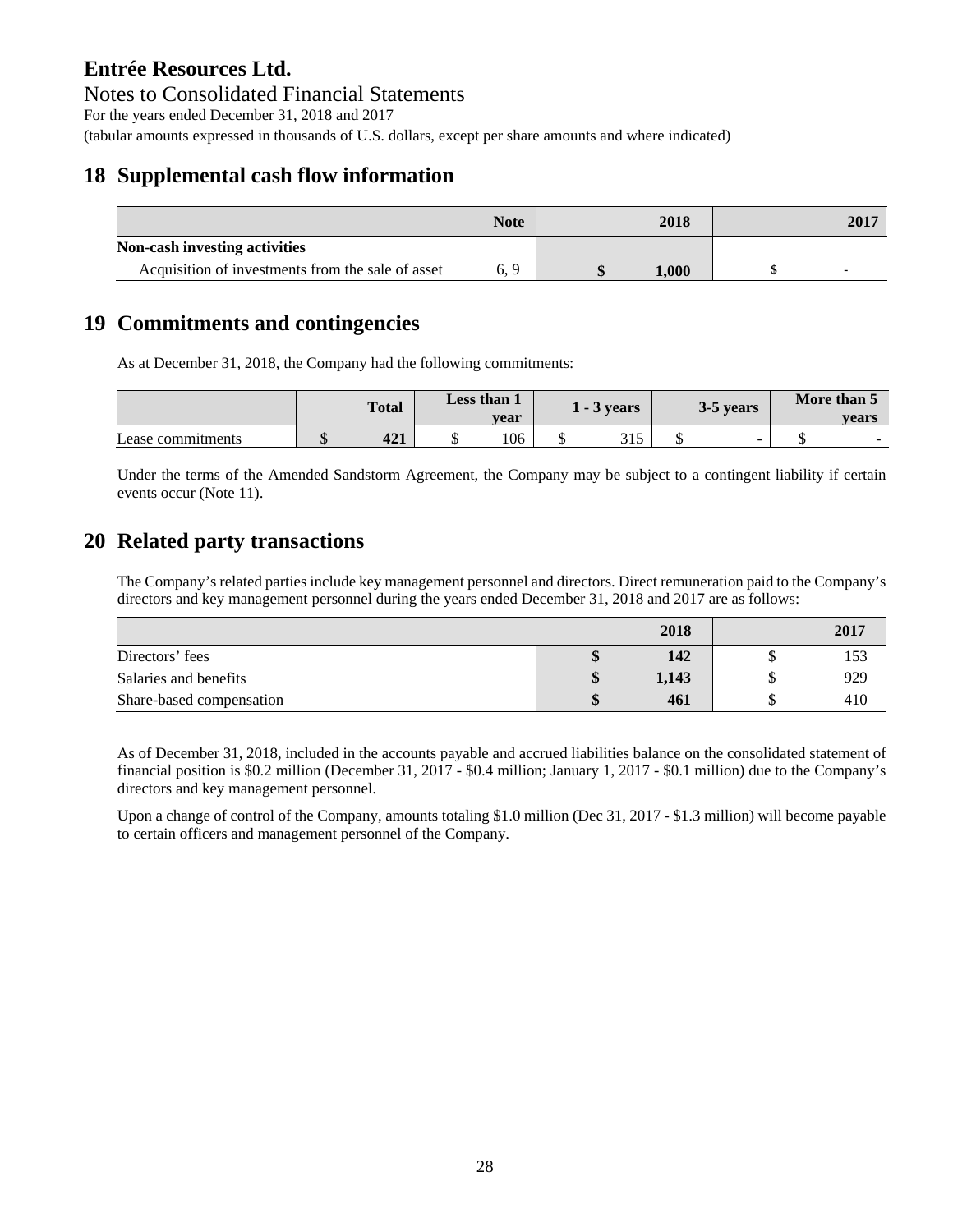### Notes to Consolidated Financial Statements

For the years ended December 31, 2018 and 2017

(tabular amounts expressed in thousands of U.S. dollars, except per share amounts and where indicated)

*Administrative Services Agreement* 

On May 9, 2017, Mason Resources entered into an Administrative Services Agreement ("ASA") with Entrée whereby Entrée provided office space, furnishings and equipment, communications facilities and personnel necessary for Mason Resources to fulfill its basic day-to-day head office and executive responsibilities on a pro-rata cost-recovery basis. The total amount charged to Mason Resources for the year ended December 31, 2018 was \$0.7 million (December 31, 2017 - \$0.8 million). These transactions occurred in the normal course of business and were conducted on terms substantially similar to arm's length transactions. Transactions with Mason Resources for goods and services were made on commercial terms through the ASA.

On December 19, 2018, Mason Resources terminated the ASA with Entrée and paid a termination charge of \$0.3 million as required by the terms of the ASA.

As of December 31, 2018, included in the receivables balance on the consolidated statement of financial position is \$nil (December 31, 2017 - \$0.2 million) due from Mason Resources relating to the ASA.

|                         |              | 2018 | 2017 |
|-------------------------|--------------|------|------|
| Executive services      |              | 421  | 268  |
| Corporate overhead      | $\mathbf{r}$ | 280  | 280  |
| Investor communications | Φ            |      | 45   |
| Restructure charge      | Φ            |      | 75   |

### **21 First time adoption of IFRS**

These are the Company's first consolidated financial statements prepared in accordance with IFRS.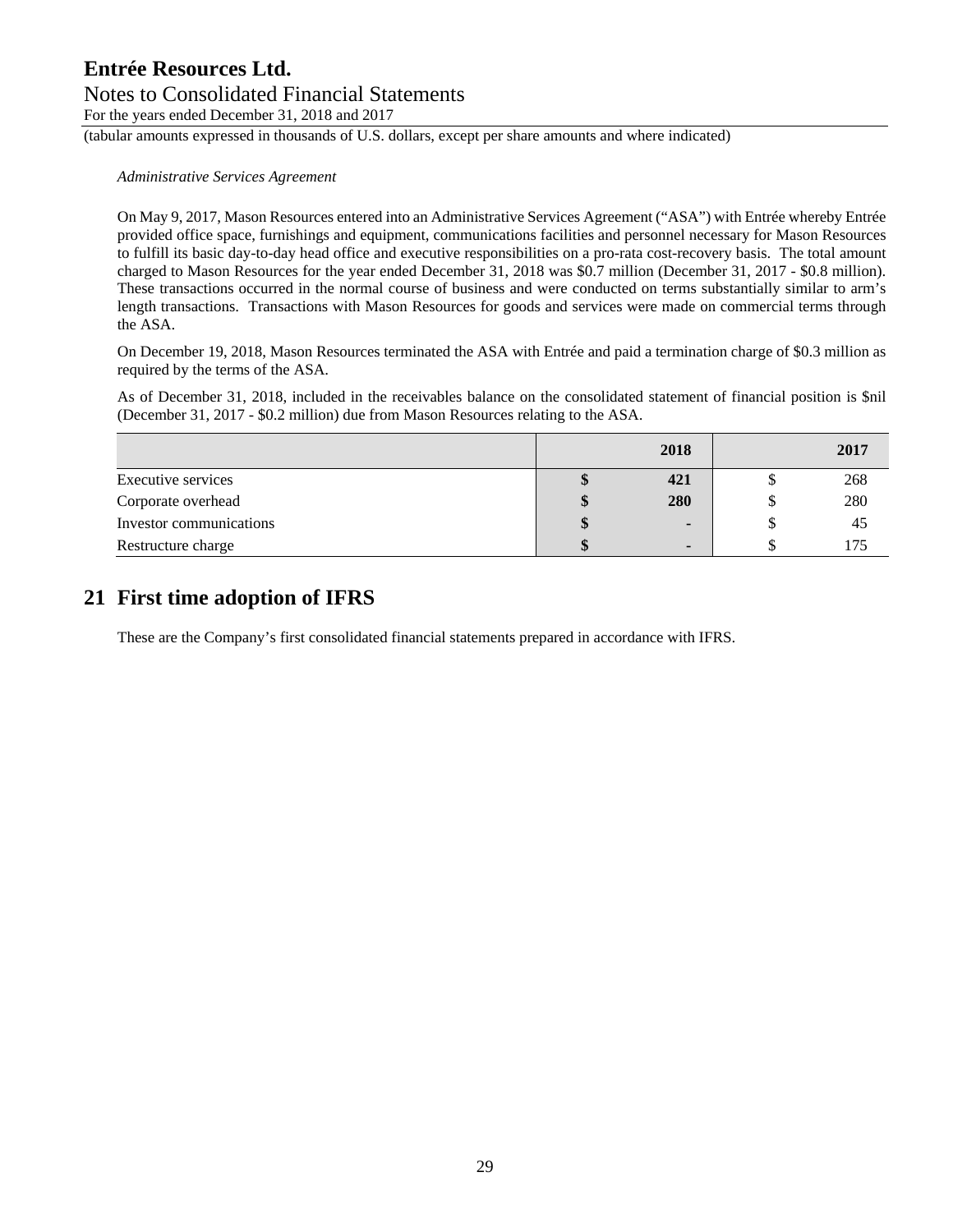### Notes to Consolidated Financial Statements

For the years ended December 31, 2018 and 2017

(tabular amounts expressed in thousands of U.S. dollars, except per share amounts and where indicated)

#### **Reconciliation of statements of financial position**

The US GAAP statements of financial position have been reconciled to IFRS as follows:

|                                                            | <b>US GAAP</b><br>January 1,<br>2017 | <b>Effects</b> of<br>transition to<br><b>IFRS</b> | <b>IFRS</b><br>January 1,<br>2017 | <b>US GAAP</b><br>December 31,<br>2017 | <b>Effects of</b><br>transition to<br><b>IFRS</b> | <b>IFRS</b><br>December 31,<br>2017 |
|------------------------------------------------------------|--------------------------------------|---------------------------------------------------|-----------------------------------|----------------------------------------|---------------------------------------------------|-------------------------------------|
| <b>Assets</b>                                              |                                      |                                                   |                                   |                                        |                                                   |                                     |
| <b>Current assets</b>                                      |                                      |                                                   |                                   |                                        |                                                   |                                     |
| Cash and cash equivalents                                  | \$<br>13,391                         | \$<br>$\overline{\phantom{a}}$                    | \$<br>13,391                      | \$<br>7,068                            | \$<br>$\overline{a}$                              | \$<br>7,068                         |
| Receivables and prepaid expenses                           | 310                                  | $\overline{\phantom{a}}$                          | 310                               | 382                                    | $\qquad \qquad -$                                 | 382                                 |
|                                                            | 13,701                               |                                                   | 13,701                            | 7,450                                  | $\overline{a}$                                    | 7,450                               |
| <b>Non-current assets</b>                                  |                                      |                                                   |                                   |                                        |                                                   |                                     |
| Property and equipment                                     | 43                                   |                                                   | 43                                | 112                                    |                                                   | 112                                 |
| Mineral property interests                                 | 38,875                               |                                                   | 38,875                            | 532                                    |                                                   | 532                                 |
| Long-term investments                                      | 146                                  | $\overline{a}$                                    | 146                               | 151                                    |                                                   | 151                                 |
| Reclamation deposits and other                             | 515                                  | $\overline{\phantom{a}}$                          | 515                               | 12                                     | $\qquad \qquad -$                                 | 12                                  |
|                                                            | 39,579                               | $\overline{\phantom{a}}$                          | 39,579                            | 807                                    | $\overline{a}$                                    | 807                                 |
| <b>Total assets</b>                                        | \$<br>53,280                         | \$<br>$\overline{a}$                              | \$<br>53,280                      | \$<br>8,257                            | \$<br>$\overline{a}$                              | \$<br>8,257                         |
| <b>Liabilities</b>                                         |                                      |                                                   |                                   |                                        |                                                   |                                     |
| <b>Current liabilities</b>                                 |                                      |                                                   |                                   |                                        |                                                   |                                     |
| Accounts payable and accrued liabilities                   | \$<br>455                            | \$<br>$\overline{\phantom{a}}$                    | \$<br>455                         | \$<br>247                              | \$<br>$\overline{\phantom{a}}$                    | \$<br>247                           |
|                                                            | 455                                  |                                                   | 455                               | 247                                    |                                                   | 247                                 |
| <b>Non-current liabilities</b>                             |                                      |                                                   |                                   |                                        |                                                   |                                     |
| Loan payable to Oyu Tolgoi LLC                             | 7,334                                |                                                   | 7,334                             | 7,841                                  |                                                   | 7,841                               |
| Deferred revenue                                           | 22,987                               | $\overline{a}$                                    | 22,987                            | 24,658                                 |                                                   | 24,658                              |
| Deferred income tax                                        | 3,015                                | $\overline{\phantom{a}}$                          | 3,015                             |                                        | $\overline{\phantom{a}}$                          |                                     |
|                                                            | 33,336                               | $\overline{\phantom{a}}$                          | 33,336                            | 32,499                                 | $\overline{a}$                                    | 32,499                              |
| <b>Total liabilities</b>                                   | 33,791                               | $\overline{a}$                                    | 33,791                            | 32,746                                 |                                                   | 32,746                              |
| Shareholders' equity (deficiency)                          |                                      |                                                   |                                   |                                        |                                                   |                                     |
| Share capital                                              | 178,740                              | $\overline{a}$                                    | 178,740                           | 139,689                                | 32,619                                            | 172,308                             |
| Reserves                                                   | 20,863                               |                                                   | 20,863                            | 22,175                                 |                                                   | 22,175                              |
| Share capital received in advance                          | 559                                  |                                                   | 559                               | $\frac{1}{2}$                          | $\overline{a}$                                    |                                     |
| Accumulated other comprehensive<br>Income (loss)           | (7,061)                              | 7,061                                             |                                   | 5,230                                  | (6,914)                                           | (1,684)                             |
| Deficit                                                    | (173, 612)                           | (7,061)                                           | (180, 673)                        | (191, 583)                             | (25,705)                                          | (217, 288)                          |
| Total shareholders' equity (deficiency)                    | 19,489                               | $\blacksquare$                                    | 19,489                            | (24, 489)                              |                                                   | (24, 489)                           |
| Total liabilities and shareholders'<br>equity (deficiency) | \$<br>53,280                         | \$<br>$\overline{a}$                              | \$<br>53,280                      | \$<br>8,257                            | \$<br>$\overline{a}$                              | \$<br>8,257                         |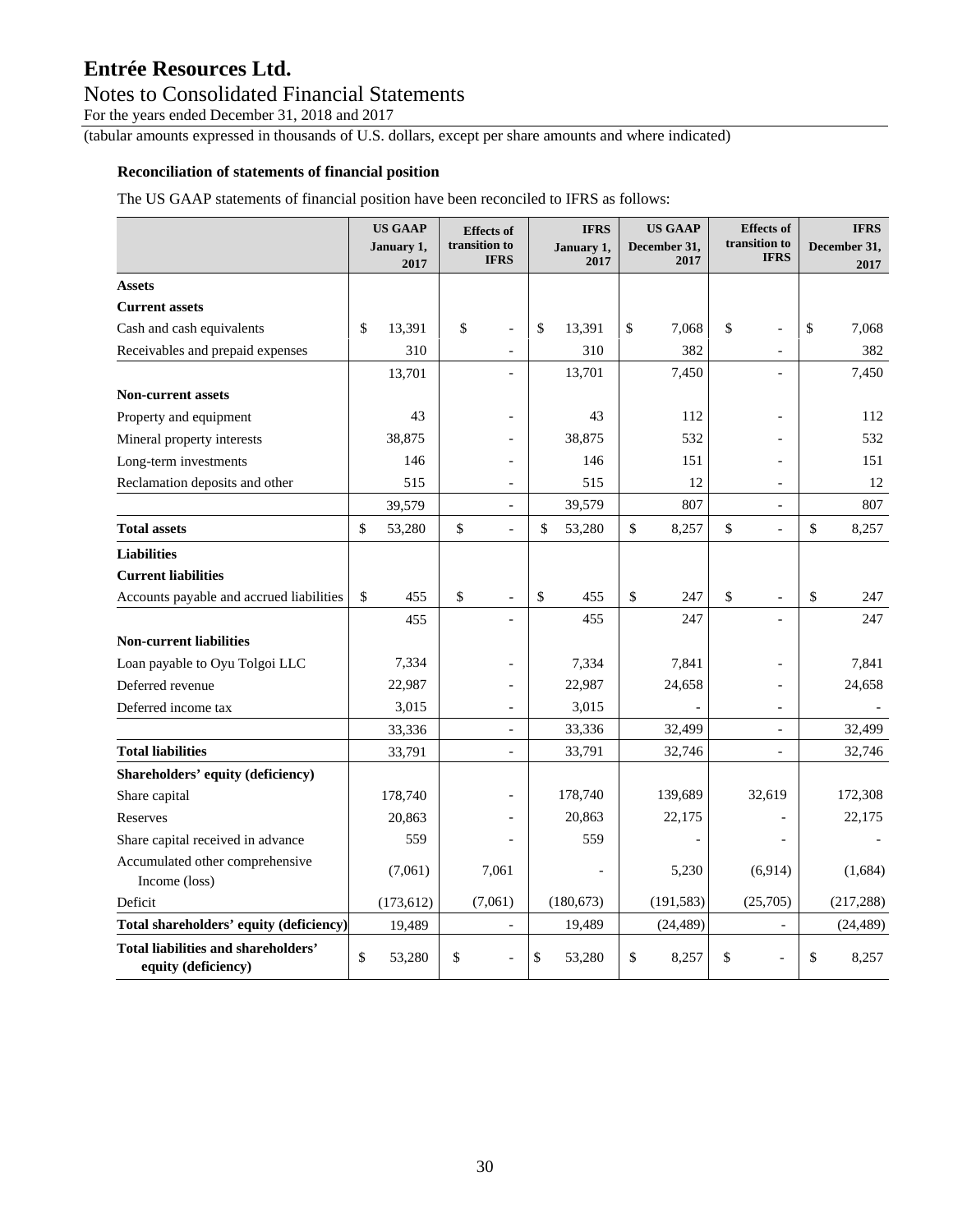### Notes to Consolidated Financial Statements

For the years ended December 31, 2018 and 2017

(tabular amounts expressed in thousands of U.S. dollars, except per share amounts and where indicated)

#### **Reconciliation of statements of comprehensive loss**

The US GAAP statements of comprehensive loss have been reconciled to IFRS as follows:

|                                                    | <b>US GAAP</b><br>December 31, | <b>Effects</b> of<br>transition to |    | <b>IFRS</b><br>December 31, |
|----------------------------------------------------|--------------------------------|------------------------------------|----|-----------------------------|
|                                                    | 2017                           | <b>IFRS</b>                        |    | 2017                        |
| <b>Operating expenses</b>                          |                                |                                    |    |                             |
| Exploration                                        | \$<br>332                      | \$                                 | \$ | 332                         |
| General and administrative                         | 1,656                          |                                    |    | 1,656                       |
| Share-based compensation                           | 678                            |                                    |    | 678                         |
| Restructuring costs                                | 211                            | (211)                              |    |                             |
| Depreciation                                       | 20                             |                                    |    | 20                          |
| Other                                              | 192                            |                                    |    | 192                         |
| <b>Operating loss</b>                              | 3,089                          | (211)                              |    | 2,878                       |
| Foreign exchange gain                              | (380)                          |                                    |    | (380)                       |
| Interest income                                    | (116)                          |                                    |    | (116)                       |
| Interest expense                                   | 287                            |                                    |    | 287                         |
| Loss on the Arrangement                            |                                | 33,627                             |    | 33,627                      |
| Loss from equity investee                          | 215                            |                                    |    | 215                         |
| Loss before income taxes                           | 3,095                          | 33,416                             |    | 36,511                      |
| Income tax recovery                                | (72)                           |                                    |    | (72)                        |
| Net loss from continuing operations                | 3,023                          | 33,416                             |    | 36,439                      |
| <b>Discontinued operations</b>                     |                                |                                    |    |                             |
| Net loss from discontinued operations              | 176                            |                                    |    | 176                         |
| Net loss for the year                              | 3,199                          | 33,416                             |    | 36,615                      |
| Other comprehensive (income) loss                  |                                |                                    |    |                             |
| Foreign currency translation                       | 2,481                          | (797)                              |    | 1,684                       |
| Total net loss and comprehensive loss              | \$<br>5,680                    | \$<br>32,619                       | \$ | 38,299                      |
| Net Loss per common share                          |                                |                                    |    |                             |
| Basic and fully diluted – continuing operations    | \$<br>(0.02)                   | \$<br>(0.19)                       | \$ | (0.21)                      |
| Basic and fully diluted - discontinued operations  | (0.00)                         |                                    |    | (0.00)                      |
| Weight average number of common shares outstanding | 172,259                        |                                    |    | 172,259                     |

There were no changes to the net cash used in / from operating, financing or investing activities.

The accounting policies set out in Note 4 have been consistently applied in preparing the consolidated financial statements for the year ended December 31, 2017, and in the preparation of an opening IFRS statement of financial position at January 1, 2017 (the "Transition Date").

In preparing its opening IFRS statement of financial position, Entrée has adjusted amounts reported previously in financial statements prepared in accordance with US GAAP (its previous GAAP). Explanations of how the transition from its previous GAAP to IFRS has affected the Company's statements of financial position and statements of comprehensive loss are set out in the following reconciliations and notes that accompany them.

Pursuant to IFRS 1, First-time Adoption of International Financial Reporting Standards ("IFRS 1"), Entrée has applied IFRS on a retrospective basis, subject to relevant mandatory exceptions and voluntary exemptions to retrospective application of IFRS.